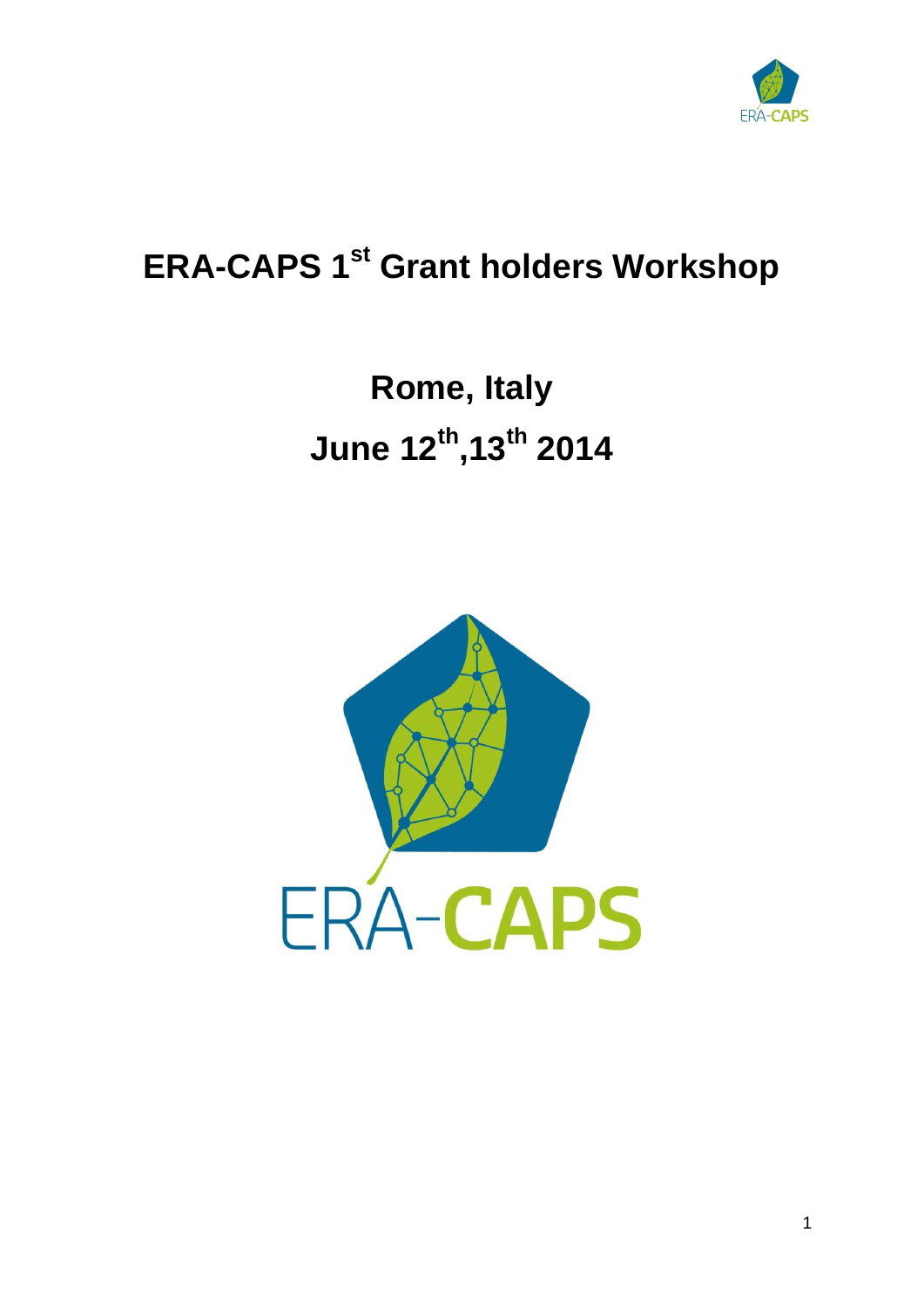

#### **ERA-CAPS 1 st Grant holders Workshop**

June 12<sup>th</sup>-13<sup>th</sup> 2014 – MIUR, Piazzale Kennedy 20, 00144 Roma, Italy

The  $1^{st}$  Grant-holders workshop is the kick-off event for the ERA-CAPS projects funded in the framework of the first call.

The aim of the workshop is to:

- $\checkmark$  gather the grant-holders funded through the first ERA-CAPS call and give them the opportunity to introduce their projects;
- $\checkmark$  help researchers to network with each other and share resources, tools and information;
- $\checkmark$  get feedback on the call procedures and ERA-CAPS in general.

Each funded ERA-CAPS projects will present their research, clarifying the aim, the facilities and methods they intend to use and their expectations from ERA-CAPS

In addition, there will be a discussion in which each project representatives will give comments on the call procedures, during the session dedicated to call procedures and administrative requirements.

| <b>Acronym</b>      | <b>Coordinator or</b><br>representative/s        | Organisation                                                                                      | Country         |
|---------------------|--------------------------------------------------|---------------------------------------------------------------------------------------------------|-----------------|
| <b>ABCEED</b>       | Thierry Chardot                                  | Recherche<br>Institut<br><b>National</b><br>de<br>la<br>Agronomique, Institut Jean-Pierre Bourgin | France          |
| <b>BARLEY-NAM</b>   | <b>Klaus Pillen</b>                              | University of Halle                                                                               | Germany         |
| <b>DURESTrit</b>    | Patrick Schweizer                                | Leibniz Institute of Plant Genetics and Crop<br><b>Plant Research</b>                             | Germany         |
|                     | Ulrich Schaffrath                                | Rheinisch-Westfälische Technische<br>Hochschule                                                   | Germany         |
| <b>EURO-PEC</b>     | Dolf Weijers                                     | <b>Wageningen University</b>                                                                      | The Netherlands |
| Evo-Genapus         | lan Bancroft                                     | University of York                                                                                | United Kingdom  |
| <b>FLOWPLAST</b>    | Prof. Gerco Angenent<br>will introduce Flowplast | <b>Plant Research International</b>                                                               | The Netherlands |
| H.I.P.              | <b>Alain Tissier</b>                             | Leibniz-Institute of Plant Biochemistry                                                           | Germany         |
| HotSol              | Mark Taylor                                      | James Hutton Institute                                                                            | United Kingdom  |
|                     | <b>Christian Bachem</b>                          | <b>Wageningen University</b>                                                                      | The Netherlands |
| N-vironment         | Francesco Licausi                                | Scuola Superiore Sant'Anna                                                                        | Italy           |
| PER ASPERA          | Lorenzo Frigerio                                 | University of Warwick                                                                             | United Kingdom  |
|                     | Verena Ibl                                       | University of Natural Resources and Applied<br>Life Sciences, Vienna                              | Austria         |
| <b>RootBarriers</b> | David E. Salt                                    | University of Aberdeen                                                                            | United Kingdom  |
|                     | Rochus Benni Franke                              | University of Bonn                                                                                | Germany         |
| SeedAdapt           | Kai Graeber                                      | Royal Holloway University of London                                                               | United Kingdom  |
|                     | Joanna Cox                                       | Royal Holloway University of London                                                               | United Kingdom  |

Apologies from BENZEX and DeCOP.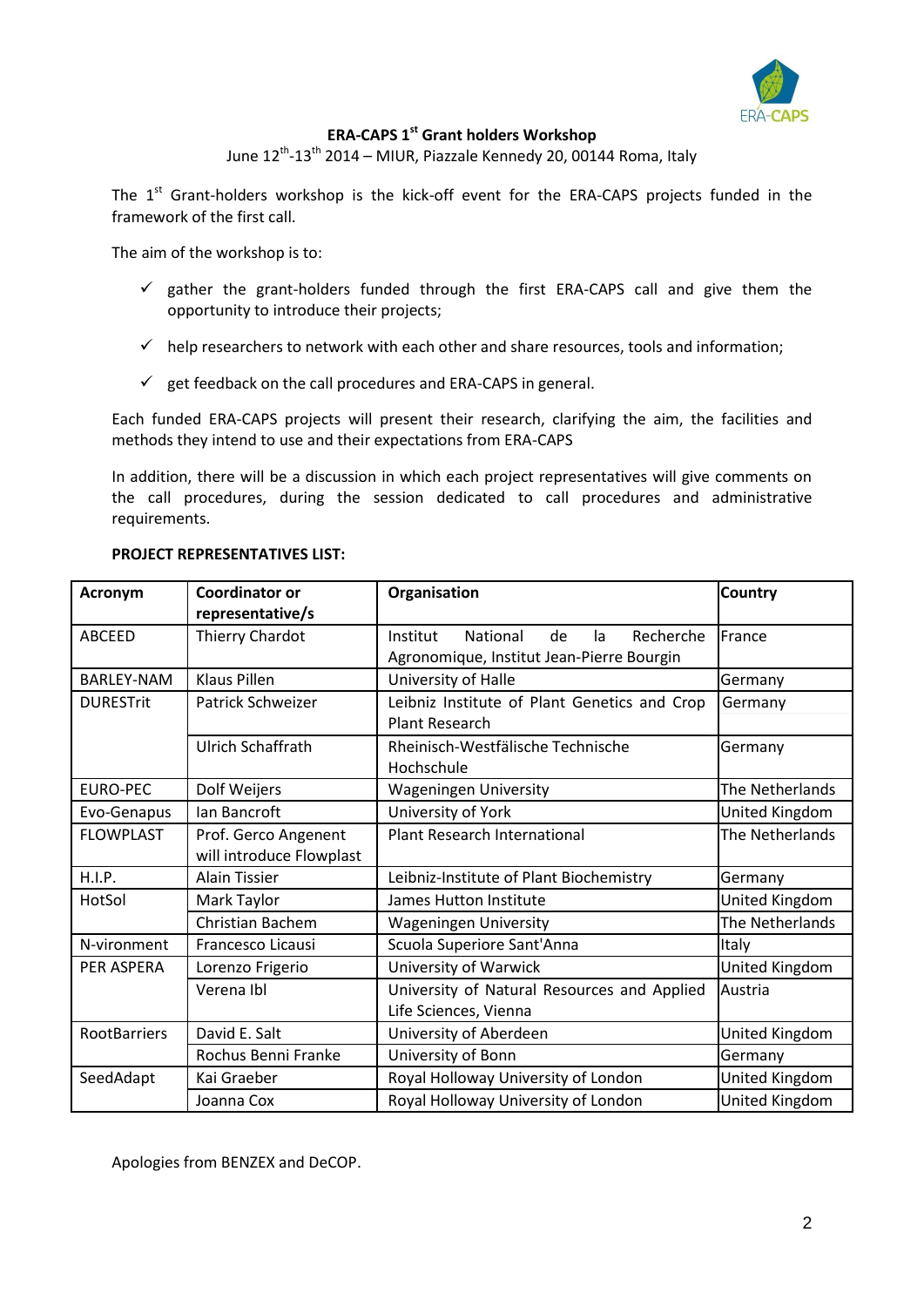

#### **FUNDERS DELEGATE LIST:**

| <b>Name</b>             | Organisation                                 | Country        |
|-------------------------|----------------------------------------------|----------------|
| Paul Wiley              | <b>BBSRC (Programme Coordination Office)</b> | United Kingdom |
| Paul Beckers            | <b>ERA-CAPS Call Secretariat</b>             | <b>Belgium</b> |
| Isabelle Hippolyte      | <b>ANR</b>                                   | France         |
| Catherine Kistner       | <b>DFG</b>                                   | Germany        |
| Karin Metzlaff          | <b>EPSO</b>                                  | Belgium        |
| Margit Suuroja          | <b>ETAg</b>                                  | Estonia        |
| Marta Abrantes          | <b>FCT</b>                                   | Portugal       |
| <b>Arnaud Goolaerts</b> | $F.R.S. - FNRS$                              | Belgium        |
| Jean-François Chevalier | $F.R.S. - FNRS$                              | Belgium        |
| Dario Zilli             | <b>INRA</b>                                  | France         |
| Aldo Covello            | <b>MIUR</b>                                  | Italy          |
| Cecilia Bibbò           | <b>MIUR</b>                                  | Italy          |
| Maria Uccellatore       | <b>MIUR</b>                                  | Italy          |
| Paolo Costantino        | <b>MIUR</b>                                  | Italy          |
| Zeljka Dukic            | <b>MPNTR</b>                                 | Serbia         |
| Ervin Balázs            | MTA-ATK                                      | Hungary        |
| Levente Kiss            | MTA-ATK                                      | Hungary        |

#### **SCIENTIFIC ADVISORY BODY DELEGATES:**

| <b>Name</b>                  | Organisation                                   | Country         |
|------------------------------|------------------------------------------------|-----------------|
| Gerco Angenent               | Plant Research International                   | The Netherlands |
| Eva Benková                  | Institute of Science and Technology            | Austria         |
| Atle Bones                   | Norwegian University of Science and Technology | Norway          |
| <b>Tony Conner</b>           | AgResearch Ltd.                                | New Zealand     |
| Wilhelm Gruissem             | ETH Zürich                                     | Switzerland     |
| Klaus K. Nielsen             | <b>DLF-TRIFOLIUM A/S</b>                       | Denmark         |
| Haim Rabinowitch             | The Hebrew University of Jerusalem             | <b>Israel</b>   |
| Mariana Sottomayor           | University of Porto                            | Portugal        |
| Jens Stougaard               | Aarhus University                              | Denmark         |
| Zofia Szweykowska – Kulińska | <b>Adam Mickiewicz University</b>              | Poland          |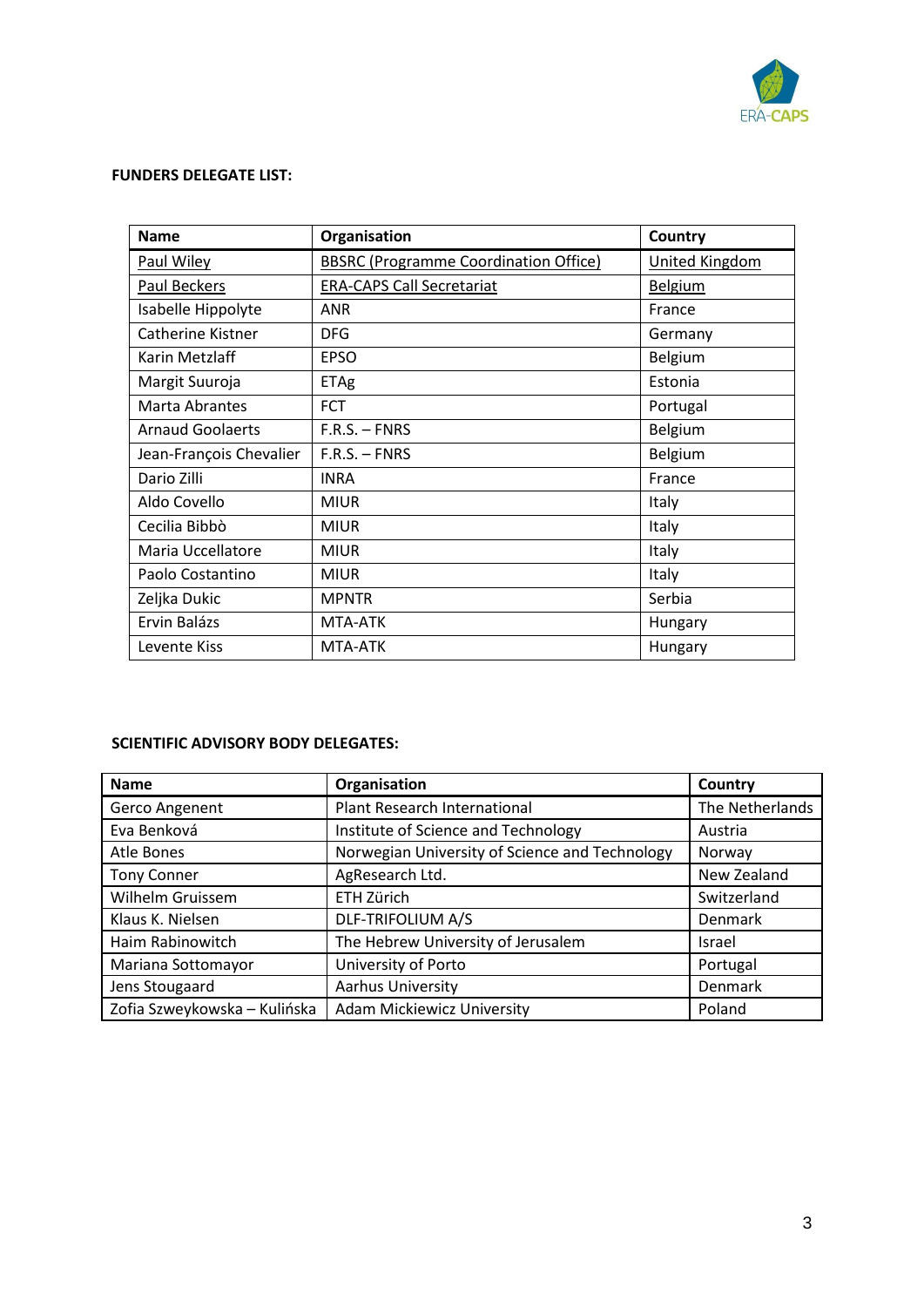

### **AGENDA**

# **June 12th, 2014**

| Time            | <b>Duration</b> | Content                                                              |
|-----------------|-----------------|----------------------------------------------------------------------|
| $12.00 - 13.30$ | 90'             | Lunch and registration                                               |
| $13.30 - 13.40$ | 10'             | Welcome and introduction by host (MIUR) Dr. Maria Uccellatore,       |
|                 |                 | Director Unit III - European Research Programmes - DGIR              |
| $13.40 - 14.00$ | 20'             | Introduction to ERA-CAPS (coordinator $-$ Paul Wiley $-$ and Call    |
|                 |                 | Secretariat – Paul Beckers)                                          |
| $14.00 - 14.15$ | 15'             | ERA-PG questionnaire results - Marta Abrantes (FCT, Portugal)        |
| $14.15 - 15.30$ | $25' \times 3$  | HotSol presentation - Mark Taylor, Christian Bachem                  |
|                 |                 | <b>DURESTrit</b> presentation - Patrick Schweizer, Ulrich Schaffrath |
|                 |                 | H.I.P. presentation - Alain Tissier                                  |
| $15.30 - 15.50$ | 20'             | Coffee Break                                                         |
| $15.50 - 17.05$ | $25' \times 3$  | RootBarriers presentation - David E. Salt, Rochus Benni Franke       |
|                 |                 | N-vironment presentation - Francesco Licausi                         |
|                 |                 | <b>BarleyNAM</b> presentation - Klaus Pillen                         |
| $18.00 - 19.00$ |                 | Funders' meeting – Management Board members only                     |
| 19.30           |                 | Dinner – Ristorante La Glorietta – Hotel dei Congressi,<br>Viale     |
|                 |                 | Schakespeare 25, Rome                                                |

### **June 13th, 2014**

| <b>Time</b>     | <b>Duration</b> | Content                                                                 |
|-----------------|-----------------|-------------------------------------------------------------------------|
| $9.00 - 9.20$   | 20'             | Keynote presentation about "Current research questions in Plant         |
|                 |                 | Science" and initiatives of the Global Plant Council - Wilhelm Gruissem |
|                 |                 | (President of the Global Plant Council and ERA-CAPS Scientific Advisory |
|                 |                 | Body member)                                                            |
| $9.20 - 9.40$   | 20'             | Discussion on ERA-CAPS call procedures, administrative requirements     |
|                 |                 | (monitoring and reporting)                                              |
| $9.40 - 10.55$  | $25' \times 3$  | <b>EuroPEC</b> presentation - Dolf Weijers                              |
|                 |                 | Per Aspera presentation - Lorenzo Frigerio, Verena Ibl                  |
|                 |                 | <b>Flowplast</b> presentation - Gerco Angenent                          |
| $10.55 - 11.15$ | 20'             | Coffee break                                                            |
| $11.15 - 12.30$ | $25' \times 3$  | SeedAdapt presentation - Joanna Cox, Kai Graeber                        |
|                 |                 | <b>ABCEED</b> presentation - Thierry Chardot                            |
|                 |                 | EvoGenapus presentation - Ian Bancroft                                  |
| $12.30 - 12.40$ | 10'             | Conclusions and wrap-up - Paul Wiley (BBSRC - Programme                 |
|                 |                 | Coordination Office)                                                    |
| $12.40 - 14.00$ | 80'             | Lunch                                                                   |
| $14.00 - 16.30$ | 150'            | Scientific Advisory Body Meeting – SAB members only                     |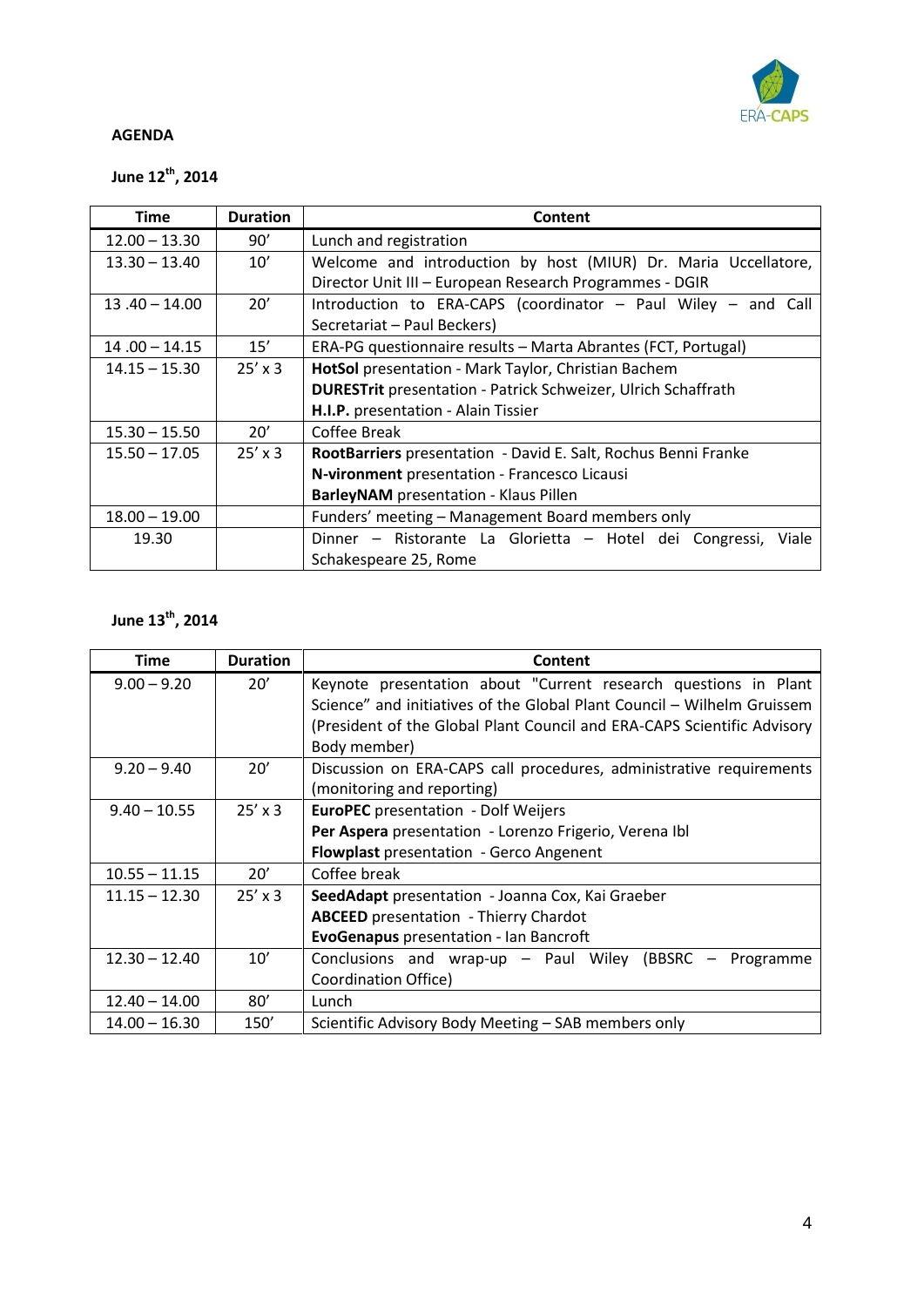

# **ERA-CAPS 1st Call Projects: Abstracts**

| <b>Acronym</b>    | <b>Title</b>                                                                                                                                                                       | Page             |
|-------------------|------------------------------------------------------------------------------------------------------------------------------------------------------------------------------------|------------------|
| ABCEED            | Identifying and exploiting genetic variation controlling seed yield<br>and quality in oilseed crops                                                                                | $6 \overline{6}$ |
| <b>BARLEY-NAM</b> | BARLEY-NAM: Locating exotic genes that control agronomic traits<br>under stress in a wild barley nested association mapping (NAM)<br>population                                    | $\overline{1}$   |
| <b>BENZEX</b>     | Biosynthesis, transport and exudation of 1,4-benzoxazin-3-ones<br>as determinants of plant biotic interactions                                                                     | 8                |
| <b>DeCOP</b>      | Delineating the crossover control networks in plants                                                                                                                               | $\overline{9}$   |
| <b>DURESTrit</b>  | Functional<br>characterisation<br>validation<br>and<br>of<br>nonhost<br>components in Triticeae species for durable resistance against<br>fungal diseases                          | 10               |
| <b>EURO-PEC</b>   | European Plant Embryology Consortium                                                                                                                                               | 11               |
| Evo-Genapus       | Evolution of genomes: Structure-function relationships in the<br>polyploid crop species Brassica napus                                                                             | 12               |
| <b>FLOWPLAST</b>  | Plasticity of flowering time in response to environmental signals<br>in Arabidopsis thaliana                                                                                       | 13               |
| H.I.P.            | Isoprenoids in<br>of<br>Plants:<br>understanding<br>Homeostasis<br>compartmentalization, flux and transport of isoprenoids in<br>glandular trichomes for non-crop and crop species | 14               |
| HotSol            | Future-proofing potato: Mechanisms and markers for global-<br>warming tolerant ideotypes                                                                                           | 15               |
| N-vironment       | The role of the N-end rule pathway in controlling plant response<br>to the environment                                                                                             | <u>16</u>        |
| PER ASPERA        | Plant Endoplasmic Reticulum Architecture and Seed Productivity -<br><b>ERA</b>                                                                                                     | <u>17</u>        |
| RootBarriers      | Plant root diffusional barriers: genesis and implications for<br>nutrient efficiency and stress tolerance                                                                          | <u>18</u>        |
| SeedAdapt         | Dimorphic fruits, seeds and seedlings as adaptation mechanisms<br>to abiotic stress in unpredictable environments                                                                  | 19               |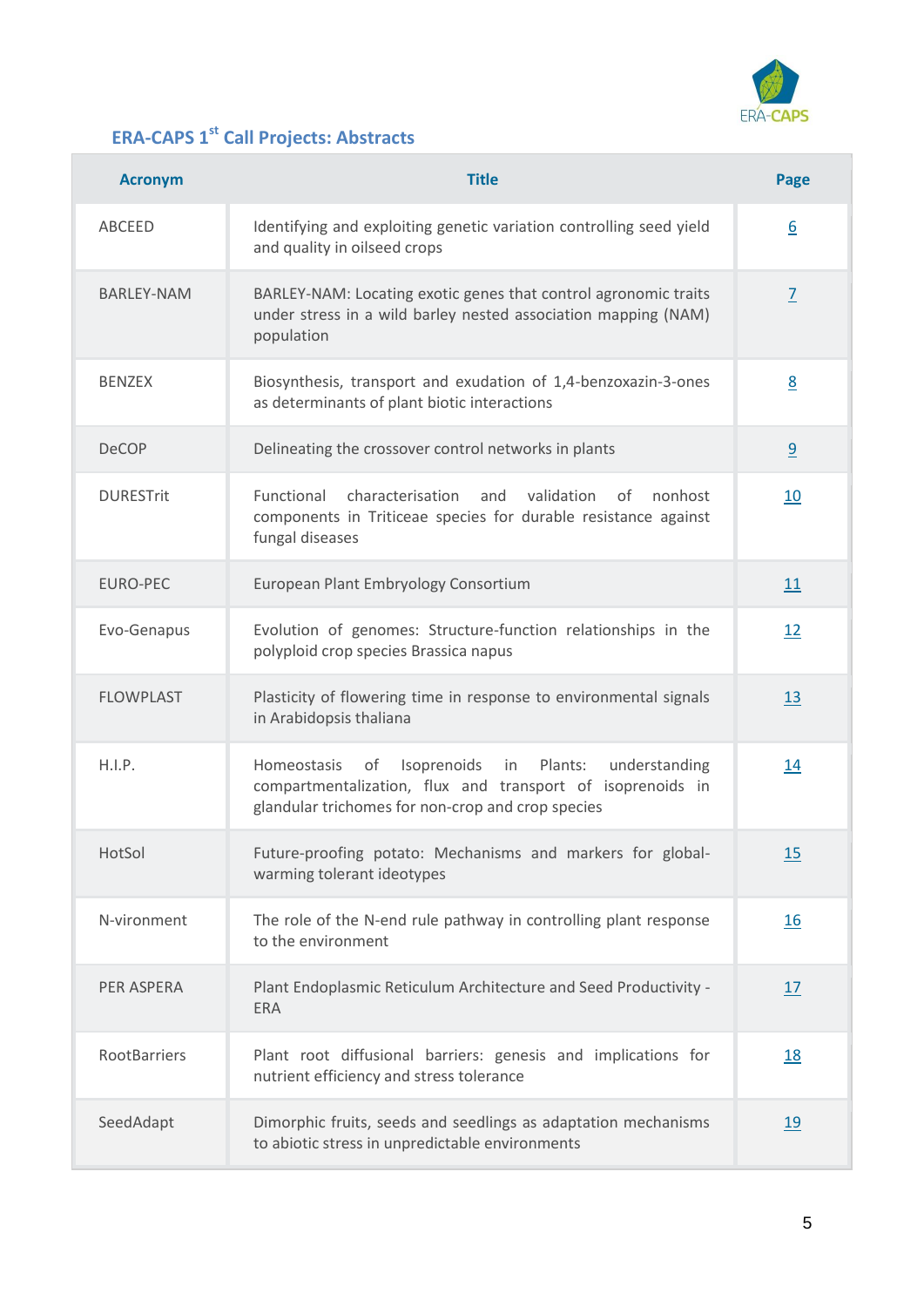

# **Identifying and exploiting genetic variation controlling seed yield and quality in oilseed crops**

 **Acronym ABCEED Project leader Michael W. Bevan**, John Innes Centre, UK **Other project participants Michael Lenhard**, University of Potsdam, DE **Loïc Lepiniec**, BAP, INRA, FR **Total Granted budget** 934.145 € (funded by BBSRC, DFG, INRA)

#### **Abstract**

The provision of sufficient healthy food is critically dependent upon the yield and quality of seed from our crop plants. Oilseed rape is a major EU crop producing oil for human and industrial consumption and protein for animal feed. To meet increased demand in a sustainable manner, new cultivars with increased yield and quality need to be created. Detailed knowledge of the development of seeds and their composition has been achieved in experimental species such as Arabidopsis thaliana. However, a major challenge is to unlock this knowledge for improving crops based on information about gene function and useful genetic variation. In this proposal we will integrate genetic and phenotypic studies of seed development in four closely related Brassicaceae: Arabidopsis thaliana; Capsella rubella; Camelina sativa; and Brassica napus. These species are separated by less than 20 million years of evolution, sufficient time for extensive phenotypic divergence while maintaining high potential for conserved gene function. Each species has complementary genetic resources for understanding and utilizing the knowledge of gene functions that influence critical yield-related traits.

This proposal brings together a unique and complementary set of skills, expertise and genetic resources focused on bridging the gap between a basic understanding of seed formation and exploitation of useful genetic variation underlying this key agronomic process. The research will be carried out in three interdependent Work Packages each led by a PI with an established track record and backed by substantial institutional resources. WP1 focuses on identifying and understanding genes regulating seed size by using induced and natural variation in Arabidopsis. This is linked to association studies in oilseed rape cultivars that will identify genetic variation associated with detailed phenotypic assessment of seed size and seed yield. These two approaches are mutually supportive and provide a framework for integrating phenotype and gene function studies. WP2 focuses on identifying the genetic basis of variation in ovule and thus seed number per fruit. While mutant-based approaches in Arabidopsis have had limited success in understanding this centrally important yield trait, the recent evolution of increased ovule numbers in C. rubella provides a unique opportunity to identify and characterize key genes. Results from Capsella will be integrated with the association study and allele mining in B. napus germplasm. The third WP aims to understand the function of B. napus and Camelina homologues of key seed-development genes from Arabidopsis in regulating seed formation and maturation. This will be coupled to detailed multiscale phenotyping of storage compounds in B. napus and Camelina. When integrated into association analyses in WP1 this will provide an exceptionally informative resource for understanding and exploiting the contributions of genetic variation to seed composition and yield.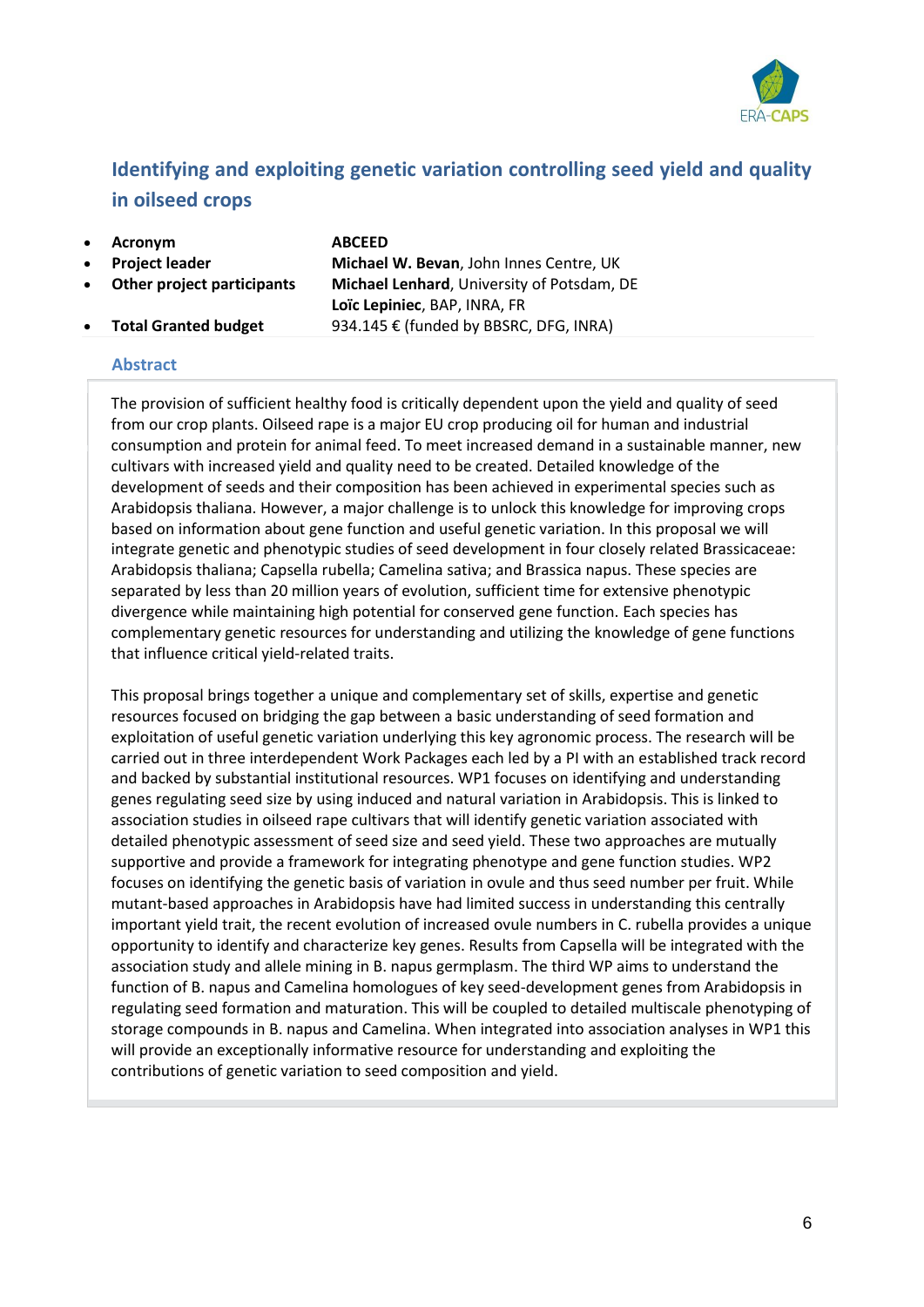

## **BARLEY-NAM: Locating exotic genes that control agronomic traits under stress in a wild barley nested association mapping (NAM) population**

| $\bullet$ | <b>Acronym</b>              | <b>BARLEY-NAM</b>                                                 |
|-----------|-----------------------------|-------------------------------------------------------------------|
| $\bullet$ | <b>Project leader</b>       | Klaus Pillen, University of Halle, DE                             |
| $\bullet$ | Other project participants  | David Jaques Bonfil, Agricultural Research Organization (ARO), IL |
|           |                             | Andrew John Flavell, University of Dundee, UK                     |
|           |                             | Eyal Fridman, Hebrew University of Jerusalem, IL                  |
|           |                             | Frank Ordon, Julius Kühn-Institute (JKI), DE                      |
|           |                             | William T.B. Thomas, James Hutton Institute, UK. (Self-funded)    |
| $\bullet$ | <b>Total Granted budget</b> | 1.479.350 € (funded by DFG, MOARD, BBSRC)                         |

#### **Abstract**

Delivering sustainable food production in the face of climate change requires a revolution in breeding crops that deliver high and sustainable yield under fluctuating disadvantageous environmental conditions. The ancestral wild germplasm of modern crops contains allelic variants that can achieve this goal, yet modern crops are becoming increasingly depleted in biodiversity. The two key obstacles to successful exploitation of wild germplasm are finding the wild-derived alleles needed and testing them in the field.

The BARLEY-NAM project will use wild barley (Hordeum vulgare ssp. spontaneum) as a model and apply novel genomic and breeding tools to improve agronomic performance of elite barley under abiotic and biotic stresses. For this, we will apply the nested association mapping (NAM) approach using the first cereal NAM population, HEB-25. HEB-25 comprises 1,420 BC1S3 lines, sub-divided into 25 families, originating from crosses of the elite barley cultivar Barke with 25 different wild barley donors. The HEB-25 lines will first be assessed for allele content at 21,643 genes (every known highconfidence barley gene), employing state-of-the-art exome capture and next generation sequencing. We expect to map roughly 400,000 SNPs within HEB-25 giving unprecedented levels of gene and genome resolution for barley. Second, all HEB lines will be cultivated in field trials in Germany, Scotland and Israel to assess agronomic performance under nitrogen deficiency, drought and pathogen attack. Yield components and nutrient content will be scored, as well as resistance against the major barley diseases leaf rust, yellow rust and net blotch. In addition, agronomic performance will be modelled by non-invasive remote sensing technology to establish phenotype predictions. Third, the collected data sets will be archived and further processed in a central data warehouse, built around a custom web-accessible relational database. Fourth, genotype and phenotype data of HEB-25 will be combined in a genome-wide association scan (GWAS) to identify wild barley alleles that improve plant performance under stress. Since the gene resolution is extremely high, this study will yield individual high confidence candidate genes that putatively regulate the studied traits. Fifth, to validate the identified trait-improving exotic alleles, segregating high-resolution progeny will be developed from the HEB lines.

The BARLEY-NAM project will be beneficial in two directions. On the one hand, the genes and gene variants regulating agronomic traits in barley will be defined at a level of detail unprecedented for the crop and this will inform future strategies for parallel improvement in wheat and rye. On the other hand, trait-improving wild barley alleles will be available for application in future barley breeding. This will lead to new barley cultivars with improved performance and extend the biodiversity and sustainability of the elite barley gene pool.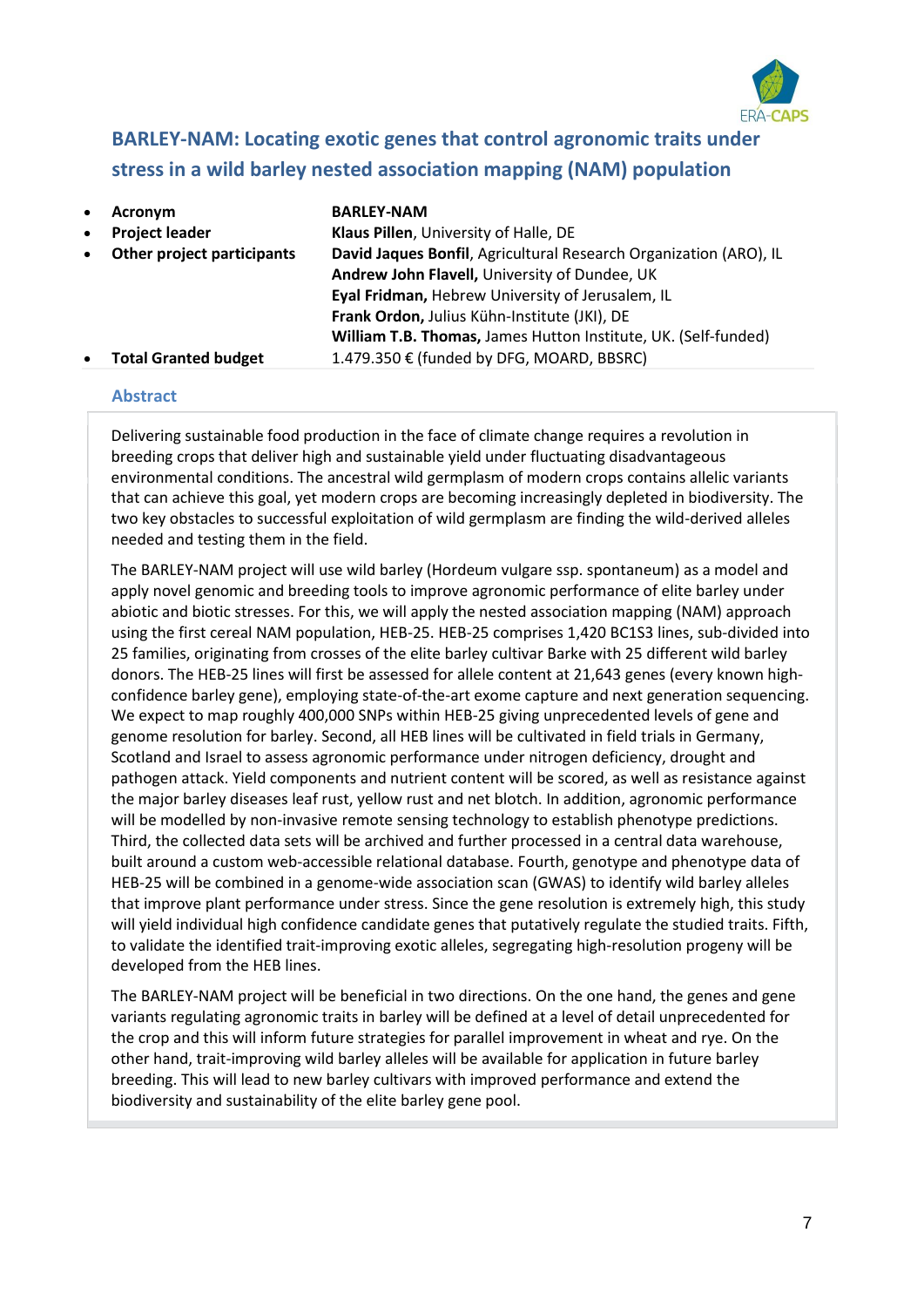

# **Biosynthesis, transport and exudation of 1,4-benzoxazin-3-ones as determinants of plant biotic interactions**

| $\bullet$ | Acronym                     | <b>BENZEX</b>                                                     |
|-----------|-----------------------------|-------------------------------------------------------------------|
| $\bullet$ | <b>Project leader</b>       | Matthias Erb, Max Planck Institute for Chemical Ecology, Jena, DE |
| $\bullet$ | Other project participants  | Inge S. Fomsgaard, Aarhus University, DK                          |
|           |                             | Monika Frey, Technische Universität München, DE                   |
|           |                             | Georg Jander, Boyce Thompson Institute for Plant Research, USA    |
|           |                             | Jurriaan Ton, University of Sheffield, UK                         |
| $\bullet$ | <b>Total Granted budget</b> | 1.398.600 € (funded by DFG, DASTI, BBSRC. Co-Funded by NSF)       |

#### **Abstract**

The establishment of a suitable biotic niche is essential for plant survival and agricultural productivity. One important mechanism by which plants shape their environment is the release of phytochemicals. Low molecular weight compounds in particular can initiate the interaction with beneficial microbes in the soil and ward off herbivores. However, the same signalling molecules may also be exploited by specialized pests and pathogens. A detailed understanding of their biosynthesis, transport and release will be essential to disentangle these seemingly contradicting effects and to harness the full potential of secondary metabolite exudation in sustainable cropping systems. Yet to date, no secondary metabolite exporters have been identified in crop model systems.

Here we propose to unite the expertise of different research groups across Europe to study the molecular basis of 1,4-benzoxazin-3-one (BX) exudation in maize. Previous work by the consortium members has identified BXs as important resistance factors in maize and other grasses and has elucidated their biosynthesis in detail. We have also shown that BXs are the dominant secondary metabolites in maize root exudates and the leaf-apoplast and that they are important recruitment signals for beneficial microbes as well as for one of the most damaging pests of maize, the western corn rootworm Diabrotica virgifera. Given their obvious importance for crop productivity and their strong involvement in extracellular signalling, BXs are an ideal and relevant model to study the molecular ecology of secondary metabolite exudation.

The overall aim of BENZEX is to create the most advanced molecular toolkit in extracellular plantenvironment interactions to date. First, a comprehensive population of maize genotypes that are altered in BX biosynthesis will be established by interrupting or enhancing the expression of three important biosynthetic enzymes. Second targeted and untargeted reference methods to identify and quantify BX production, storage, exudation and transformation will be established using HPLC-MS and 13C-labelled BX precursors. Third, BX transporters will be identified by a combination of proteomics, quantitative PCR and phytochemically guided QTL-mapping. Fourth, the generated resources will be used to analyse the role of extracellular BXs in the interaction with the soil microbiome, plant growth promoting bacteria, arbuscular mycorrhizal fungi, root herbivores and leaf-feeding aphids. Taken together, our project will substantially increase knowledge about the biological relevance of secondary metabolite exudation. It will furthermore enhance the competitiveness of European molecular plant sciences by providing an array of new tools and resources, including transgenic plants and mutants, analytical methods as well as molecular and microbial markers for maize as an important agricultural model system.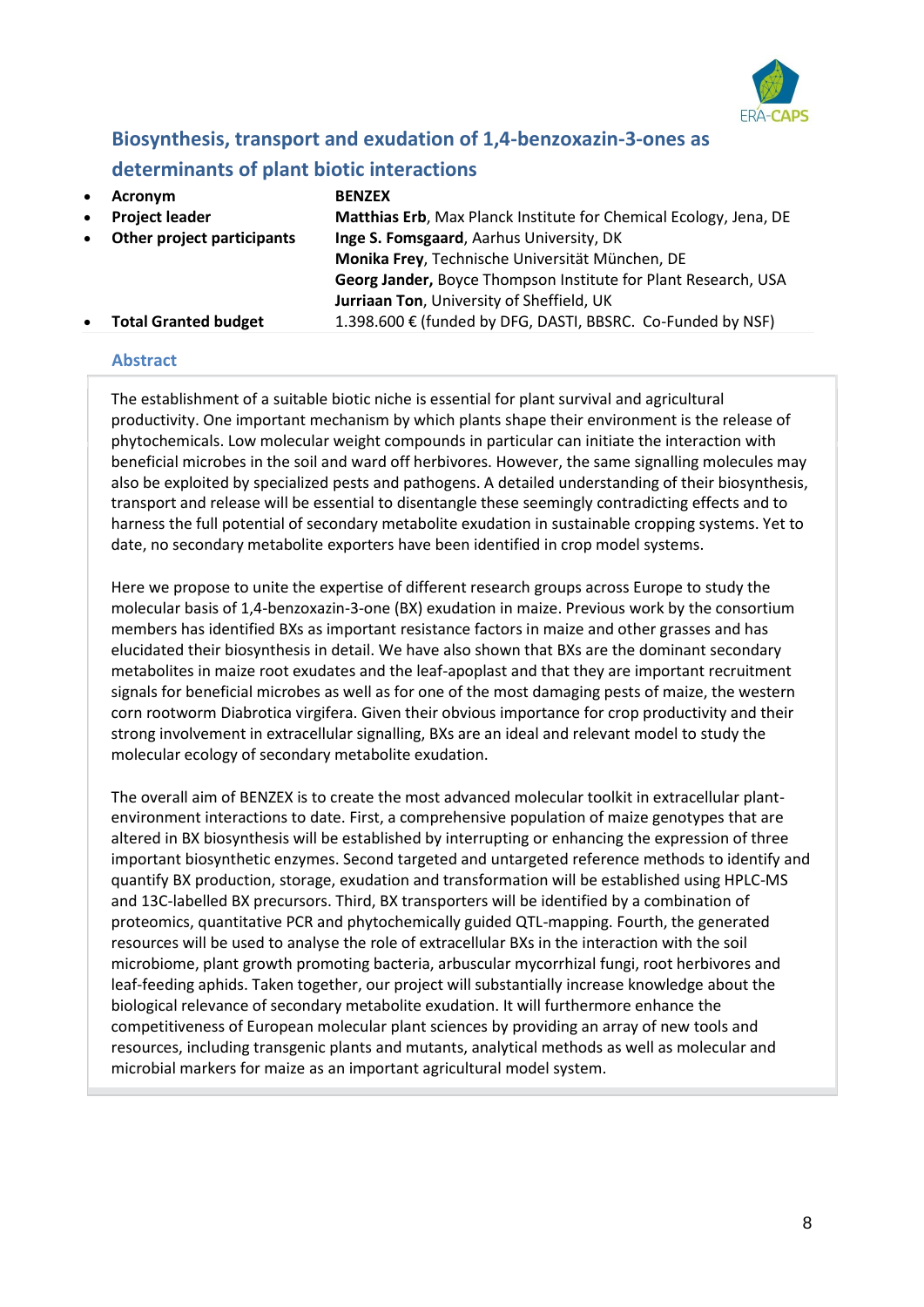

### **Delineating the crossover control networks in plants**

- **Acronym DeCOP**
- 
- 

 **Project leader Peter Schlögelhofer**, University of Vienna, AUT **Other project participants Chris Franklin,** University of Birmingham, UK **Ian R. Henderson,** University of Cambridge, UK **Karl Mechtler,** Institute of Molecular Pathology, Vienna, AUT **Holger Puchta,** Karlsruhe Institute of Technology (KIT), DE **Eugenio Sanchez-Moran,** University of Birmingham, UK **Total Granted budget** 1.982.640 € (funded by FWF, BBSRC, DFG)

#### **Abstract**

Meiosis is a specialized type of cell division required for sexual reproduction. It ensures the reduction of the genome and the recombination of maternal and paternal chromosomal segments prior to the formation of generative cells. The process of meiotic recombination is initiated by programmed DNA double-strand breaks (DSBs), introduced by the conserved Spo11 protein. Ultimately, the positions of the DSBs define loci of mutual genetic exchange. However, in a single meiotic cell only a small sub-set of DSBs are destined to form genetic crossovers (COs), while the remainder are repaired via non-CO pathways. CO formation itself is subject to stringent control, which ensures that each homologue pair receives at least one obligate CO. A phenomenon known as CO interference then ensures that most (~85%) additional COs do not occur in an adjacent chromosomal region. As a result multiple COs are spaced well apart along the homologues. Understanding the factors that control DSB formation and processing to form COs is of fundamental scientific interest, moreover this knowledge will have important implications for manipulating meiotic recombination in crop plants.

In recent years meiosis research in plants has largely focussed on the identification of meiotic genes/proteins involved in recombination pathways or the organization of the chromosome axes and synaptonemal complex. Although these studies clearly demonstrate the importance of these proteins, it remained mostly enigmatic how their activities are coordinated to ensure the controlled formation of COs. Hence this collaborative project (DeCOP) seeks to shift emphasis to focus on how recombination, chromosome organisation and remodelling are orchestrated to control the frequency and distribution of COs. Specifically, we seek to identify the protein networks that determine the fate of individual DSBs and establish when CO interference is established. We propose to 1) perform an innovative screen to identify novel factors that modulate CO formation and interference, 2) investigate the role of chromosome axis-associated proteins in CO maturation and interference, 3) determine the role of (ATM/ATR mediated) phosphorylation in coordinating meiotic DNA repair and CO formation and 4) to identify proteins involved in the final step of CO formation.

The factors and processes studied in the DeCOP project will significantly enhance our understanding of the networks that govern crossover formation in plants. We therefore anticipate that our findings will strongly stimulate future crop breeding programmes.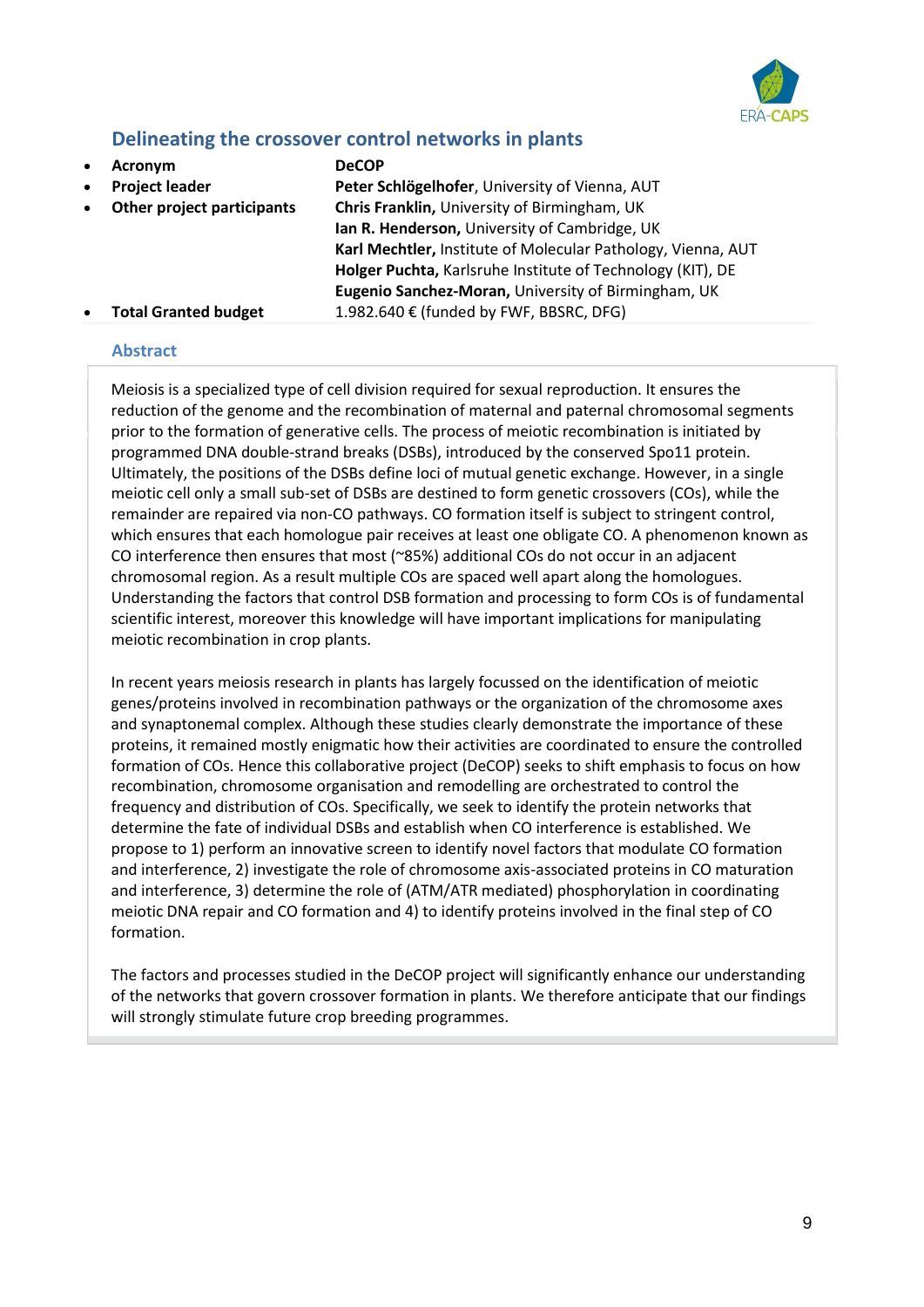

**Functional characterisation and validation of nonhost components in Triticeae species for durable resistance against fungal diseases**

| $\bullet$ | Acronym                     | <b>DURESTrit</b>                                                       |
|-----------|-----------------------------|------------------------------------------------------------------------|
| $\bullet$ | <b>Project leader</b>       | Patrick Schweizer, Leibniz Inst of Plant Genetics and Crop Plant       |
|           |                             | Research, DE                                                           |
| ٠         | Other project participants  | Lesley Boyd, NIAB, UK                                                  |
|           |                             | Adam Bogdanove, University of Cornell, USA                             |
|           |                             | Jochen Kumlehn, Leibniz Inst of Plant Genetics and Crop Plant          |
|           |                             | Research, DE                                                           |
|           |                             | Rients Niks, Wageningen University, NL                                 |
|           |                             | Ralph Panstruga, Rheinisch-Westfälische Technische Hochschule, DE      |
|           |                             | Brigitte Ruge-Wehling, Julius-Kühn Institute, DE                       |
|           |                             | Ulrich Schaffrath, Rheinisch-Westfälische Technische Hochschule, DE    |
|           |                             | Pietro Spanu, Imperial College London, UK                              |
|           |                             | Nils Stein, Leibniz Inst of Plant Genetics and Crop Plant Research, DE |
|           |                             | Emma Wallington NIAB, Cambridge, UK                                    |
|           |                             | Roger Wise, USDA-ARS, Iowa State University (ISU), Ames, USA           |
| $\bullet$ | <b>Total Granted budget</b> | 2.213.100 € (funded by DFG, BBSRC, NWO. Co-funded by NSF)              |
|           |                             |                                                                        |

#### **Abstract**

Nonhost resistance (NHR) is the most durable and broadly acting form of resistance plants possess to ward off the majority of pathogens regularly occurring within the environment within which they live. In order to exploit NHR in future crop protection concepts we need to understand why the minority of adapted host pathogens can circumvent or suppress NHR and what defense- or accommodation-related proteins, signalling pathways or structural components of their host plants are targeted in order to establish disease. A major obstacle to the rapid exploitation of NHR in crop breeding is related to the fact that NHR is operating at the species level, and only in exceptional cases corresponding sources of resistance can be crossed with related crop plants. Therefore, gene technological approaches to transfer NHR components across species barriers are an attractive alternative to traditional or molecular breeding. In the ERA-NET consortium TritNONHOST, plus a number of related projects e.g. funded within the German GABI program (BMBF), we identified a number of genes and genetic loci in barley and wheat that are associated or correlated with NHR to three major fungal pathogens including powdery mildews. A limited set of those belonging to the group of receptor-like kinases were successfully validated in functional transient assays in barley and wheat and will provide an important source for the proposed work in the DURESTrit consortium, in addition to resistance loci derived from the wild barley species Hordeum bulbosum or from experimental barley populations segregating for NHR strength. In DURESTrit, we propose to functionally validate three promising receptor-like kinase genes plus a limited number of genes with outstanding regulation behaviour in host- versus nonhost interactions by generating and characterizing stable transgenic lines in barley and wheat. We also propose to fine map and isolate NHR genes from H. bulbosum introgressions and from segregating barely populations. All these materials will either carry transgenes or genome fragments from NHR donors, or have potentially important resistance components silenced by RNAi or genetically modified using TALEN technology. Candidate genes of barley will be tested for molecular interactions with secreted effector molecules of the barley powdery mildew, and this part of the project will be linked to a planned investigation of effector function during barleypowdery mildew interactions funded by NSF.

The project will result in the deeper characterization and validation of previously identified strong NHR candidates, with a special emphasis on receptor-like kinases, and in the identification of new NHR components introduced into barley or wheat by wide crosses or genetic engineering. This will deepen our understanding of NHR in cereals and provide materials and know-how for the exploitation of NHR by translational research.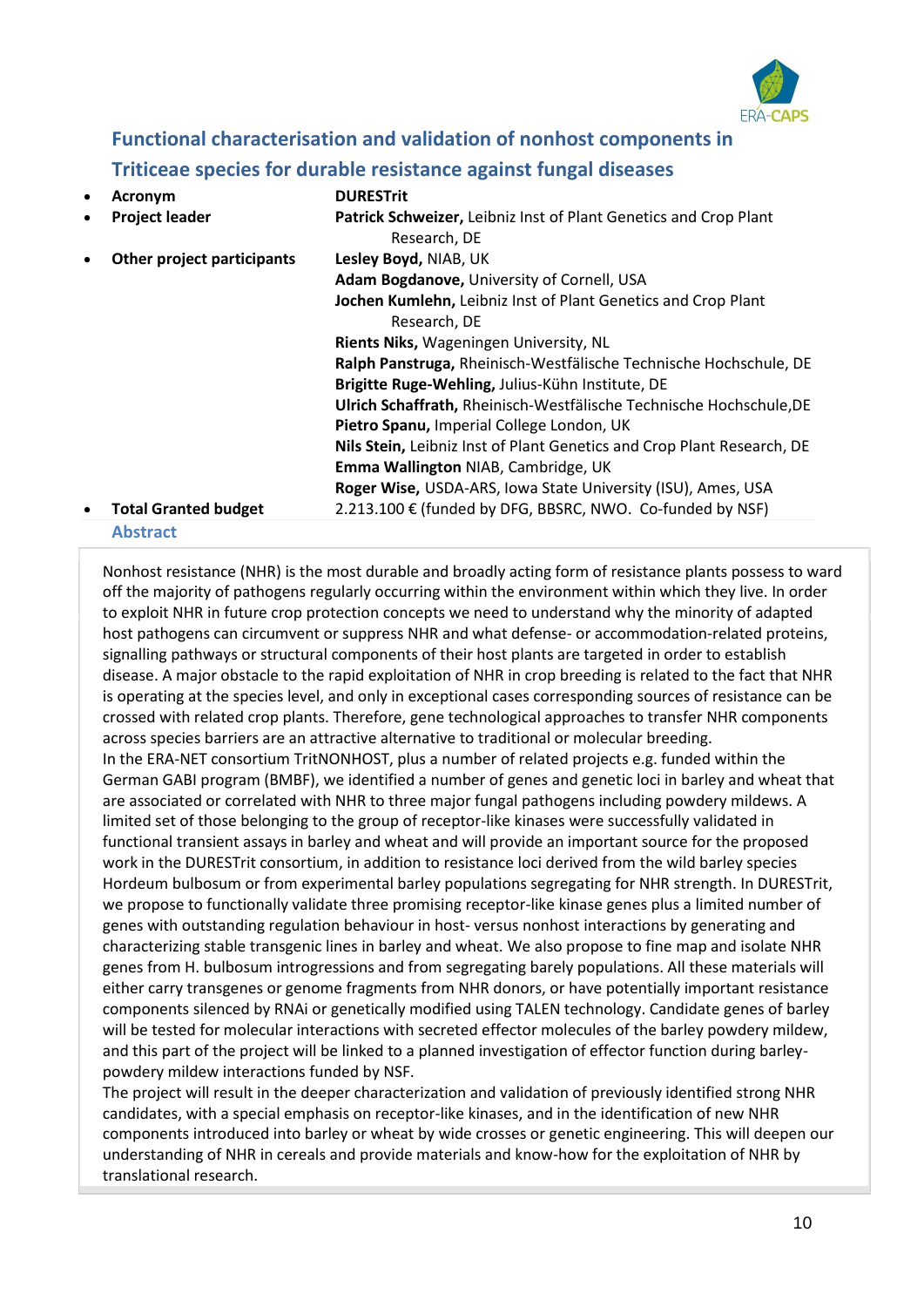

### **European Plant Embryology Consortium**

| $\bullet$<br>$\bullet$<br>$\bullet$ | Acronym<br><b>Project leader</b><br>Other project participants | <b>EURO-PEC</b><br>Dolf Weijers, Wageningen University, NL<br>Gerd Jürgens, Max-Planck-Institute for Developmental Biology,<br>Tübingen, DE                                        |
|-------------------------------------|----------------------------------------------------------------|------------------------------------------------------------------------------------------------------------------------------------------------------------------------------------|
| $\bullet$                           | <b>Total Granted budget</b>                                    | Thomas Laux, University of Freiburg, DE<br>Michael Nodine, Gregor Mendel Institute, Vienna, AUT<br>Ben Scheres, Wageningen University, NL<br>1.277.600 € (funded by NWO, DFG, FWF) |

#### **Abstract**

Embryogenesis lays down the foundations of the plant body on which postembryonic development elaborates in a repetitive manner. The early embryo of Arabidopsis is a highly suitable system to study key developmental regulators and the context in which they act because of the limited number of cells and their predictable division patterns. This collaborative research project (CRP) addresses molecular mechanisms underlying each of four critical differentiation events that occur consecutively in early embryogenesis: (1) differential specification of embryonic identity versus extra-embryonic, (2) generation of epidermis versus inner cells, (3) formation of vascular tissue and ground tissue precursors, and (4) specification of shoot and root identity including their respective stem-cell system. We will use previously identified key regulators of these events as starting points and identify the context in which they act. We will also perform genome-wide approaches, including transcript profiling in mutant embryos and chromatin immunoprecipitation followed by nextgeneration sequencing to identify binding sites and biologically meaningful target genes of key transcriptional regulators. Furthermore, we will employ independent cell-type specific transcriptome profiling approaches to help define the global molecular landscape of these key differentiation events. Finally, we will characterize microRNA-mediated post-transcriptional control as a novel layer of regulation in early embryogenesis. This collaboration will identify regulatory frameworks governing embryonic cell differentiation events and interactions between them. In addition to the advanced genome-wide approaches, genetic analysis as well as 3D- and live embryo imaging will be used to define the role of newly identified regulators in early embryonic patterning.

The consortium comprises five international partners each with a strong record in studying developmental decisions in the embryo. The partner labs have been instrumental in identifying the key developmental regulators that form the starting point of this CRP. While sharing a strong interest in understanding early plant embryogenesis, all partners study a different key step and have complementary methodological expertise. Findings, materials and technologies will be shared among the partners to create a common basis for dissecting the developmental decisions. Coordination of individual efforts is critical to prevent duplication of work and will enable identification of links between developmental steps. This collaborative project will help to organize and consolidate a competitive European research base for studying the most fundamental building blocks of plant development. This will be the only way forward in generating a comprehensive understanding of the earliest formative events in plant life, and will provide the much-needed basis for rational applications in plant breeding, propagation and biotechnology.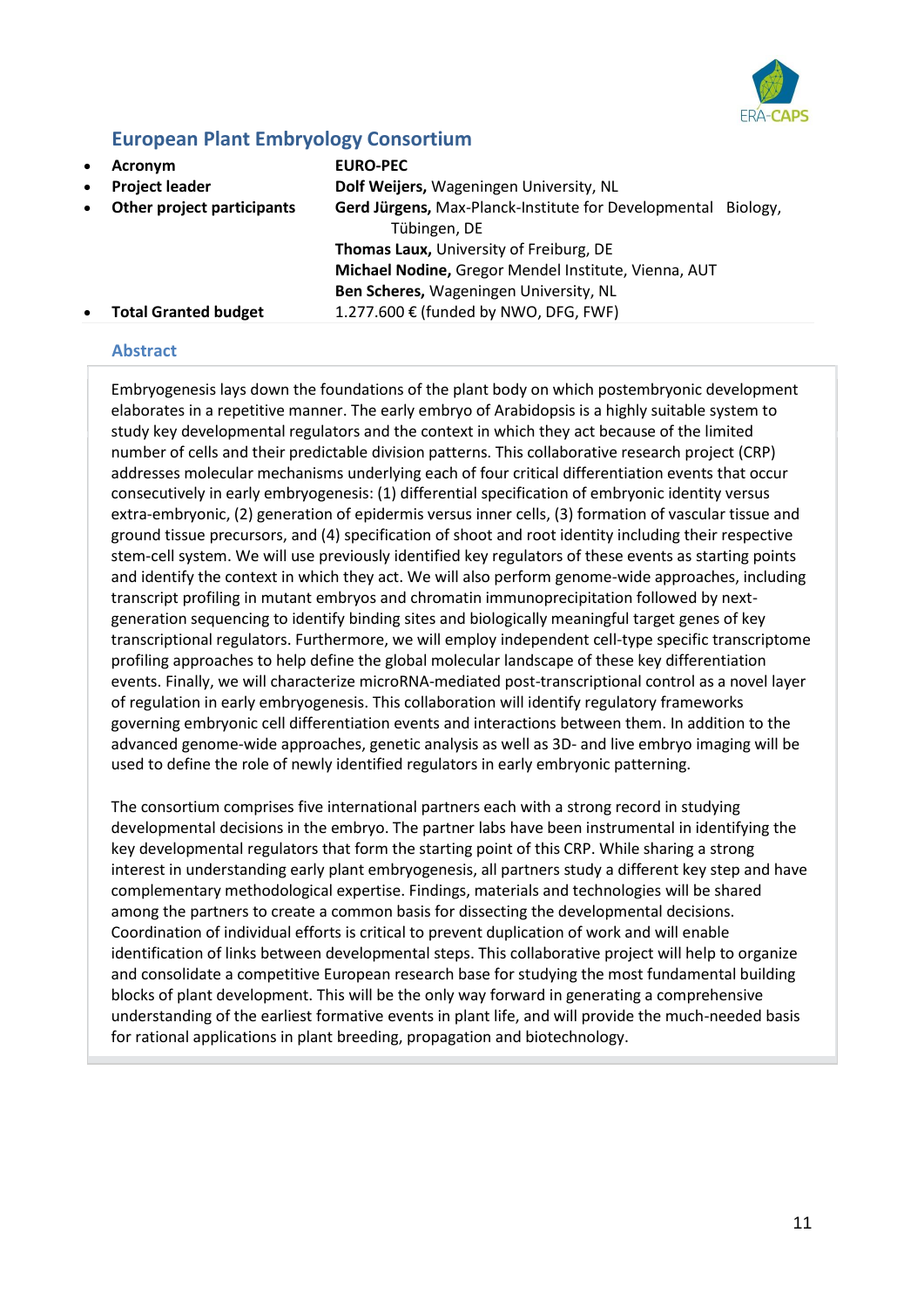

### **Evolution of genomes: Structure-function relationships in the polyploid crop**

#### **species Brassica napus**

- **Acronym Evo-Genapus**
- 
- 

 **Project leader Ian Bancroft,** University of York, UK **Other project participants Anne-Marie Chèvre,** INRA (BAP), FR **Rod Snowdon,** University of Giessen, DE **Denis Tagu,** INRA (SPE), FR **Total Granted budget** 1.430.759 € (funded by BBSRC, INRA, DFG)

**Abstract**

The genomes of all plants have evolved through cycles of polyploidy (during which whole genome duplication occurs) and diploidisation (during which those duplicated genomes stabilise). This cycle represents a fundamental mechanism by which the genetic control of biological processes evolve and is a key driver of diversity and performance in almost all crop species. Most of our understanding of the diploidisation process is based on analyses of its outcomes following ancient polyploidy events. Recent results, however, have suggested that the genome evolution mechanisms involved in diploidisation may be having effects on traits in important crop species now, i.e. thousands of years after the most recent polyploidy events in their ancestry.

As a model for a complex polyploid with variable rates of genome evolution we will study Brassica napus, which includes the principal oilseed crop in Europe, oilseed rape. A wide range of accessions are available, of both B. napus formed in nature (an allotetraploid formed by spontaneous hybridization of B. rapa and B. oleracea species; the main source of genetic diversity for rapeseed breeding) and resynthesised B. napus (formed by induced hybridization of the same species in the laboratory), which undergoes rapid genome change.

We hypothesise that the genome evolution observed in resynthesised B. napus represents an accelerated form of the genome evolution that is ongoing in cultivated B. napus derived in nature. We aim to test this hypothesis by characterising molecular evolution on a genome-wide scale in a large panel of natural and resynthesised B. napus, including derived populations, relating the observed variation in genome structure to trait variation of relevance for rapeseed as a crop. Our specific objectives are: (1) Establish the B. napus pan-transciptome, comprising ordered unigenes (EST assemblies) representing the nascent B. napus genome. (2) Quantify the frequency of copy number variation (of transcribed sequences) and homoeologous exchanges present in B. napus formed in nature. (3) Quantify the frequency of copy number variation (of transcribed sequences) and homoeologous exchanges present in resynthesised B. napus, comparing it with the frequency observed in B. napus formed in nature. (4) Understand how genome structural evolution affects trait variation, for a range of traits of importance in this crop.

The research will be conducted by an international consortium with partners from UK, Germany and France. The partners are world-leading experts in their fields and have complementary expertise, enabling multidisciplinary investigation of shared material. The results will provide important insights into the fundamental molecular biology of plant genome evolution. Importantly, it will do this in the context of material that can be used for the improvement of one of the most important crop species in Europe.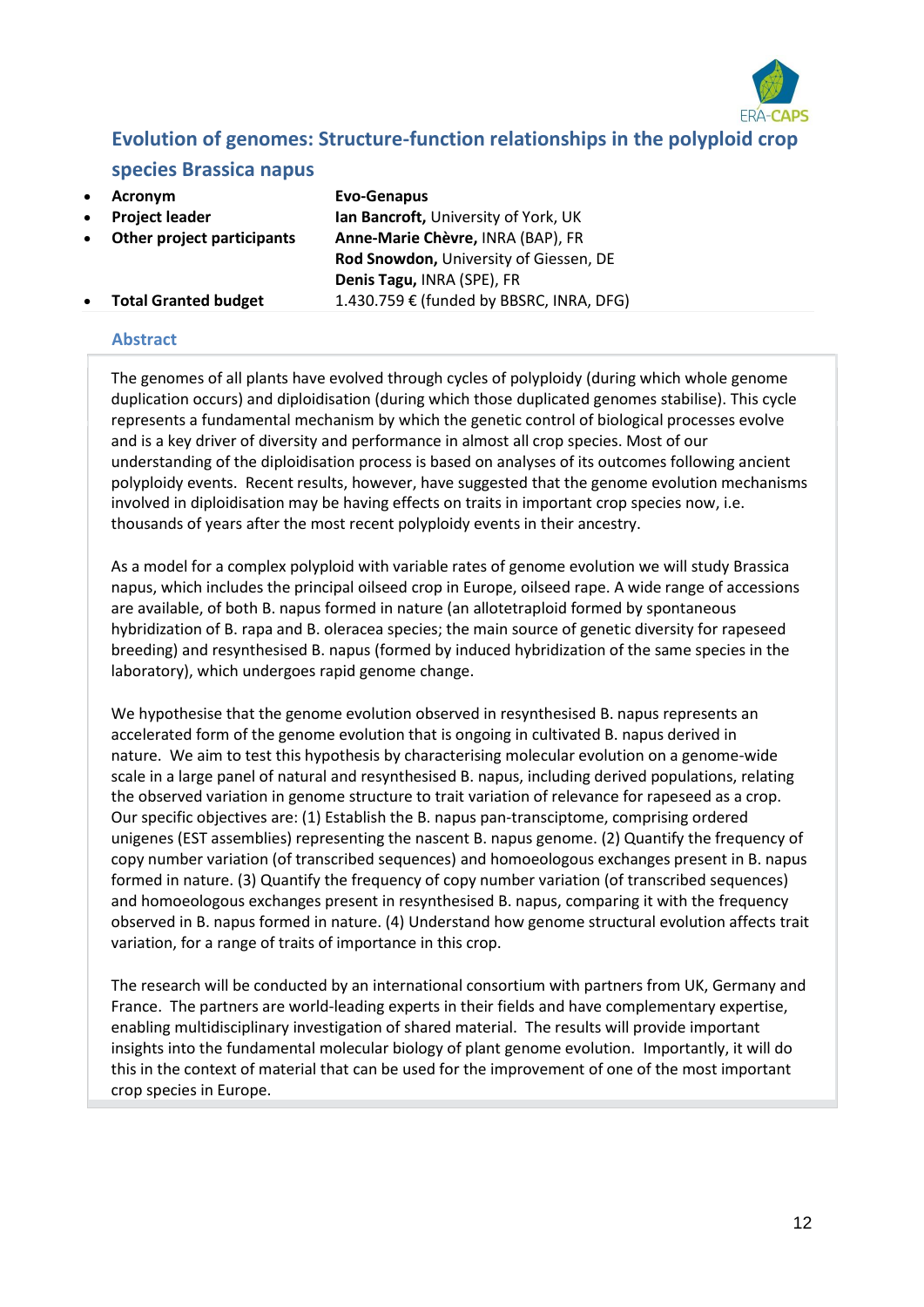

# **Plasticity of flowering time in response to environmental signals in Arabidopsis thaliana**

| $\bullet$ | Acronym                     | <b>FLOWPLAST</b>                                         |
|-----------|-----------------------------|----------------------------------------------------------|
| $\bullet$ | <b>Project leader</b>       | Markus Schmid, Max Planck Institute for Developmental    |
|           |                             | Biology, Tübingen, DE                                    |
| $\bullet$ | Other project participants  | George Coupland, Max Planck Institute for Plant Breeding |
|           |                             | Research, Cologne, DE                                    |
|           |                             | Brandon Davies, Leeds University, UK                     |
|           |                             | Richard Immink, Wageningen University, NL                |
|           |                             | Pawel Krajewski, Polish Academy of Sciences, PL          |
| $\bullet$ | <b>Total Granted budget</b> | 1.495.700 € (funded by DFG, BBSRC, NWO, NCBiR)           |

#### **Abstract**

Flowering is precisely controlled by diverse environmental cues. These responses contribute to the adaptation of plants to different environments and to the optimisation of crop yields. Genetic and molecular analyses performed mainly in Arabidopsis thaliana have identified regulatory pathways that confer different responses to the environment and integrate endogenous and environmental cues to control the floral transition. These pathways act in different tissues of the plant but ultimately influence flowering at the shoot meristem. A complete understanding of these pathways and how they are integrated will decipher how plasticity in flowering response is conferred among plants of the same genotype and how genetic variation between varieties impacts on this plasticity. In turn such knowledge will increase our capacity to breed crops for changing environmental conditions. We propose to investigate the molecular basis of plasticity in flowering-time control in A. thaliana, with a focus on two crucial environmental cues, increases in ambient temperature and different day lengths. As the pathways mediating these responses ultimately converge on the shoot meristem to initiate transcriptional reprogramming we will develop the INTACT system to describe the transcriptional changes that occur in defined spatial zones of the meristem through a temporal series in response to changes in day length. Then, we will use the data from the INTACT profiling to address specific issues related to signal integration at the meristem. We will investigate the chromatin landscape at the shoot apical meristem (SAM) during the transition to flowering and correlate this to transcriptional activity and splicing patterns in response to high ambient temperatures. Such analyses will allow comparison of these data with those obtained during the day-length series identifying common and distinct processes. In addition, we will investigate the integration of different signalling pathways in the rib meristem, where photoperiod and gibberellic acid (GA) signalling converge. Thus, this project will employ flowering and advances in genomic technologies as a platform for dissecting basic mechanisms that govern developmental plasticity on a whole-genome scale. Our results will be of interest to a wide audience, and will help to answer the evolutionarily important questions of how environmental signalling pathways are prioritized and integrated at the shoot meristem as well as how much epigenetic regulation and alternative splicing contributes to the floral transition. Ultimately such knowledge will help predict the mechanisms available to plants to manipulate the timing of the floral transition in response to environmental changes and will contribute to sustainable agriculture.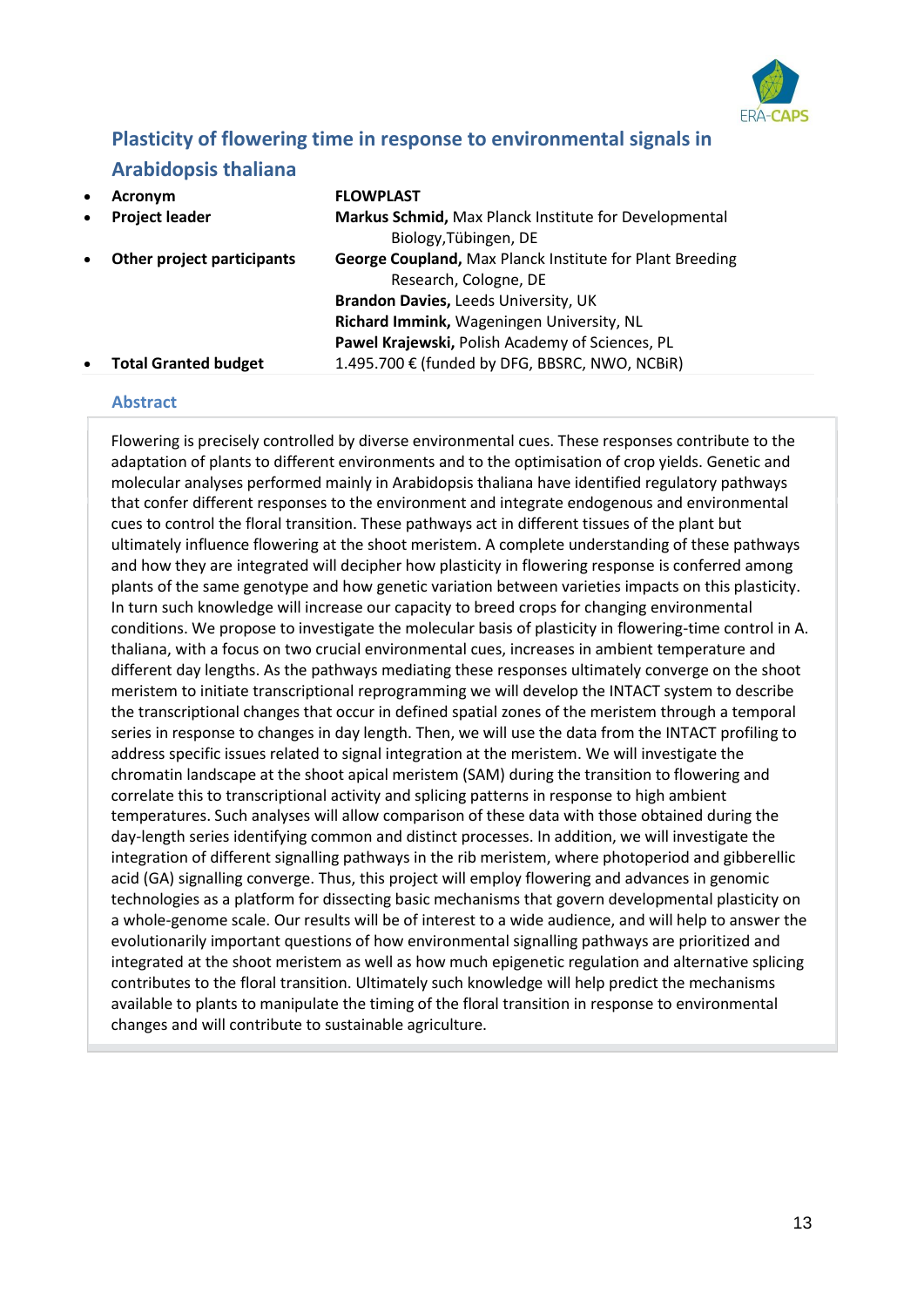

# **Homeostasis of Isoprenoids in Plants: understanding compartmentalization, flux and transport of isoprenoids in glandular trichomes for non-crop and crop species**

**Acronym H.I.P.** 

 **Project leader Alain Tissier,** Leibniz-Institute of Plant Biochemistry, DE **Other project participants Marc Boutry,** Université catholique de Louvain, BE **Yoram Eyal,** Volcani Center ARO, IL **Robert C. Schuurink,** University of Amsterdam, NL **Total Granted budget** 934.050 € (funded by DFG, FRS-FNRS, MOARD, NWO)

#### **Abstract**

Isoprenoids constitute a wide range of metabolites with diverse functions as plant hormones (gibberellins, abscisic acid, strigolactones, brassinosteroids) or house-keeping constituents (e.g. sterols), but also contain a large group of structurally diverse secondary metabolites with roles in plant protection against insects and pathogens, attraction of pollinators or seed dispersal. Furthermore, some plant terpenoids are used industrially as pharmaceutics, flavour or fragrance ingredients. The co-existence, in the same metabolic network, of signalling molecules in extremely low concentration (nM range), of structural components, and of secondary metabolites which can be produced in high concentrations in specific tissues or even specific organelles, raises the issue of how plant cells manage to appropriately balance the flux towards these distinct isoprenoid classes with highly divergent concentrations and in competition for the same building blocks. In plants the universal isoprenoid precursors, isopentenyl diphosphate (IPP) and dimethyl-allyl diphosphate (DMAPP), are produced via two distinct routes, the cytosolic mevalonate pathway (MEV) and the plastidic deoxy-xylulose phosphate pathway (DXP). Although the allocation of precursors from these two sources is relatively strict, there is now mounting evidence that cross-talk exists, implicating most likely the transport of isoprenyl diphosphates (IPP, DMAPP, GPP or FPP) between compartments. The identity of these putative transporters is however still elusive. The production of industrially relevant terpenoids often resides in specialized cells or structures, such as the glandular trichomes. The study of isoprenoid flux in glandular trichomes is advantageous, since they are separated from the rest of the plant and are not vital organs, thus allowing the study of components of isoprenoid pathways which are otherwise essential for plant growth and development. Using two species of the Solanaceae, tomato (food) and tobacco (non-food), as model plants with glandular trichomes, we will implement a multi-disciplinary approach, including proteomics, interactomics, cell biology, biochemistry and molecular genetics, to deepen our understanding of isoprenoid metabolism. The major objectives of this project are to 1) identify transporters of intracellular isoprenoid intermediates and of terpenoid secretion; 2) determine flux through the two isoprenoid biosynthesis pathways in different types of glandular trichomes; 3) establish a complete and detailed map of sub-cellular localization of all enzymes involved in isoprenoid precursor pathways; 4) explore the interactome of isoprenoid pathway enzymes. This research programme will shed new light on how glandular trichomes achieve such massive flux towards specialized terpenoid metabolites while maintaining homeostasis, and establish new ground for a knowledge-based exploitation of these natural cell factories.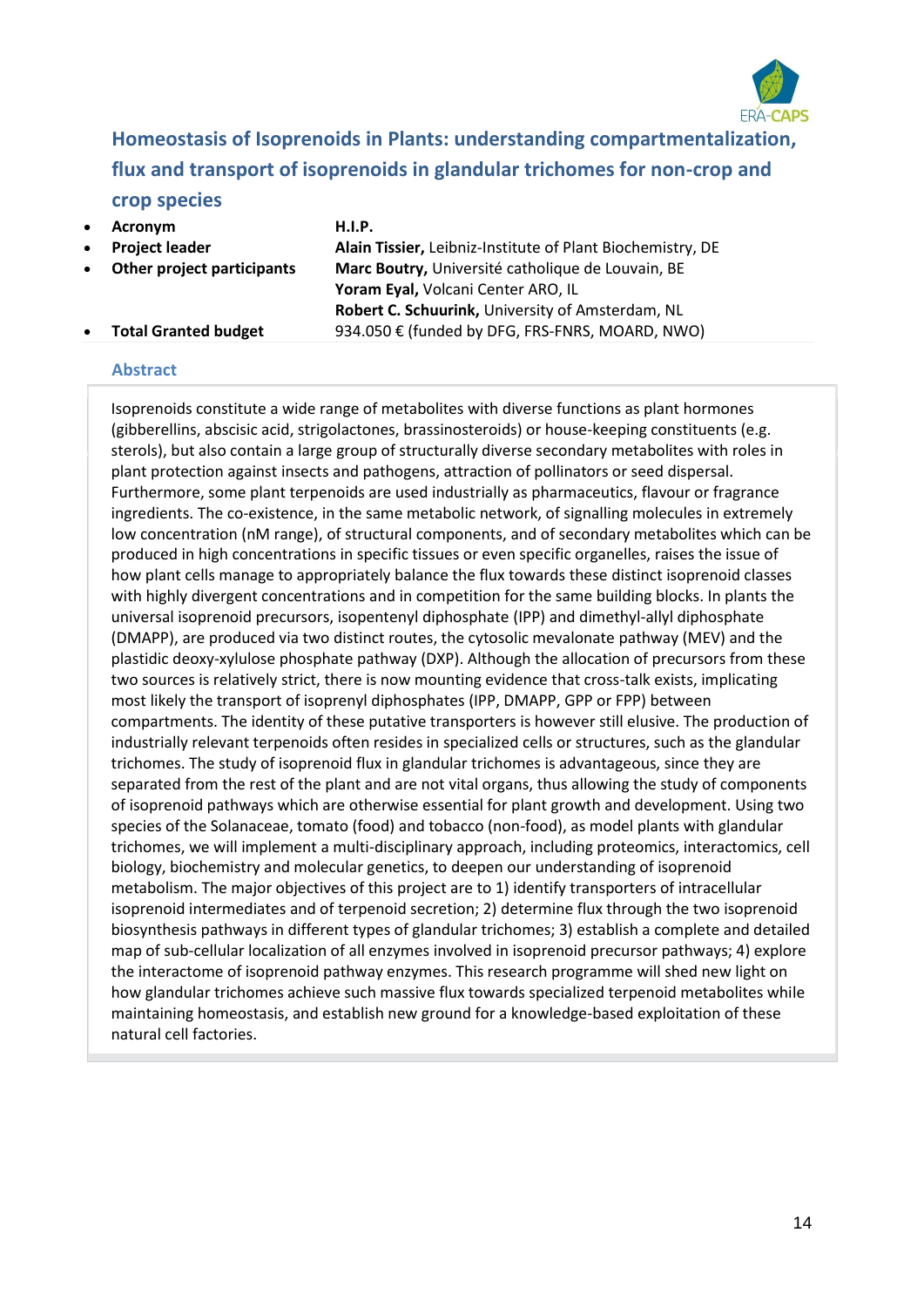

### **Future-proofing potato: Mechanisms and markers for global-warming tolerant ideotypes**

| $\bullet$<br>$\bullet$ | Acronym<br><b>Project leader</b> | <b>HotSol</b><br>Uwe Sonnewald, University Erlangen-Nürnberg, DE                                                                 |
|------------------------|----------------------------------|----------------------------------------------------------------------------------------------------------------------------------|
| $\bullet$              | Other project participants       | Christian W. B. Bachem, Wageningen University, NL<br>Salomé Prat, Centro Nacional de Biotecnología, Madrid, ES (self-<br>funded) |
|                        |                                  | Sophia Sonnewald, University Erlangen-Nürnberg, DE                                                                               |
|                        |                                  | Mark Taylor, James Hutton Institute, UK                                                                                          |
|                        |                                  | Lesley Torrance, University of St. Andrews, UK                                                                                   |
| $\bullet$              | <b>Total Granted budget</b>      | 1.117.889 € (funded by DFG, NWO, BBSRC)                                                                                          |

#### **Abstract**

Potato is the third most important food crop in the world after rice and wheat. Because of its widely distributed cultivation and high yields, it is considered a critical species in terms of food security in face of a growing world population. However, potato is particularly vulnerable to high temperature during various stages of its life cycle. Elevated temperatures strongly suppress tuberisation, negatively affect storage and shelf life of tubers and reduce fitness of seed potatoes. Breeding new heat-stress tolerant cultivars is an urgent need for sustainable increases in potato production, given the negative impact of the rises in temperature due to global warming.

In this project, an integrated approach will be used by combining physiology, genetics, genomics, metabolomics and natural variation studies to analyze the impact of elevated temperatures on (1) sink-source relations of potato plants, (2) potato tuber development, (3) starch accumulation and tuber quality and (4) tuber dormancy. To achieve these aims both unbiased and targeted approaches will be employed. The unbiased approaches include the elucidation of phenotypic, biochemical and molecular responses to varying environmental conditions of selected potato genotypes (diploid populations, and a panel of tetraploid varieties and GMPs). Environmental conditions will include elevated and ambient temperatures in combination with different day lengths and light intensities. The plants will be phenotyped with respect to assimilate allocation, tuberisation, tuber yield, quality and dormancy. The genetic approach aims at identifying polymorphisms of candidate genes from diploid populations exhibiting a wide response to elevated temperatures. This will lead to the identification of genes and allelic variants that confer heat tolerance. The targeted approach is based on recent breakthroughs of the partners, which show that two linked regulators (StCDF\_V and StSP6A) play a central role in the initiation of tuberisation. Our unpublished work suggests that StSP6A over-expression confers heat tolerance in transgenic potato plants. Therefore, the role of these regulators will be investigated in more detail in order to identify key components of the multiple signal transduction pathway(s). In addition levels of phytohormones known to regulate tuber initiation and dormancy will be modified and their impact on heat tolerance will be investigated.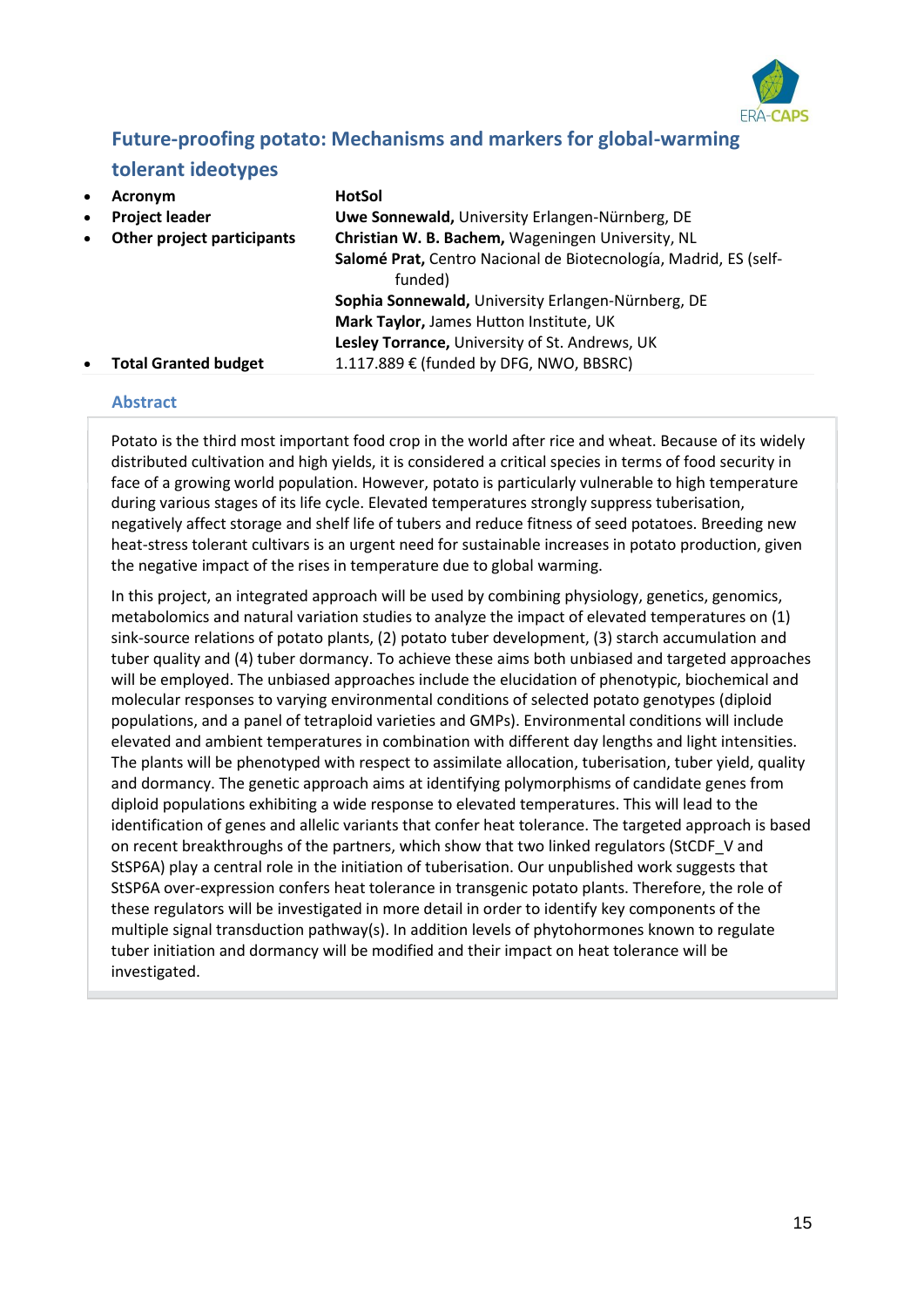

# **The role of the N-end rule pathway in controlling plant response to the**

#### **environment**

- **Acronym N-vironment**
- 
- 

 **Project leader Michael Holdsworth,** University of Nottingham, UK **Other project participants Andreas Bachmair, University of Vienna, AUT Joost T. van Dongen,** Aachen RWTH, DE **Francesco Licausi,** Scuola Superiore Sant'Anna, IT (self- funded) **Total Granted budget** 1.273.860 € (funded by BBSRC, FWF, DFG)

#### **Abstract**

Manipulation of plants to provide stability of yield under unpredictable growth conditions will be essential to respond to the effect of climate change in increasing the uncertainty of the agricultural environment. Selective and conditional removal of regulator proteins by proteolysis is emerging as a major regulatory principle in plants. The aim of the N-vironment project is to provide a complete mechanistic understanding of the role of the N-end rule pathway of targeted proteolysis in controlling plant responses to the environment. To achieve this goal consortium partners have been selected that represent internationally leading European teams with complementary expertise in the pathway´s multiple facets, including the biochemical basis of the pathway, hypoxia, transcriptional regulation of stress and metabolic signalling. The project will bring together six research groups with complementary expertise in fundamental molecular plant science, biochemistry and chemistry, in four institutions. The research programme of the N-vironment consortium will be achieved through six inter-related Work Packages (WPs) carried out by the four consortium partners (three funded by ERA-CAPS, one associated laboratory). The objectives of these work packages are related to three fundamental questions that arose after integration of the recent discoveries by consortium members of the role of the N-end rule pathway of targeted proteolysis as a major regulator of plant development and response to the environment. Question 1: What are the substrates and enzymatic components of the N-end rule pathway? Question 2: How is the N-end rule pathway integrated into cellular signaling pathways? Question 3: What is the extent of the role of the N-end rule pathway in plant response to the biotic and abiotic environment? The proposed research has highly innovative measurable outcomes that address this newly discovered area of plant biology, and will uncover: New mechanisms regulating protein stability, new mechanisms of environmental stress sensing, new functions for proteins in stress sensing, the importance of the N-end rule in a key EU crop, tomato. This fast-developing area of plant molecular science is led by N-vironment members (including discovery of substrates, methods of entry into the N-end rule pathway, biochemical components of the pathway), and together with the availability of a large number of unique resources within the consortium, makes the N-vironment proposal highly novel and timely. The synergistic value of this collaborative programme will be the development and exploitation of a highly novel area of plant biology of key importance to agriculture, in which Europe has the capacity to take a world lead through ERA-CAPS funding.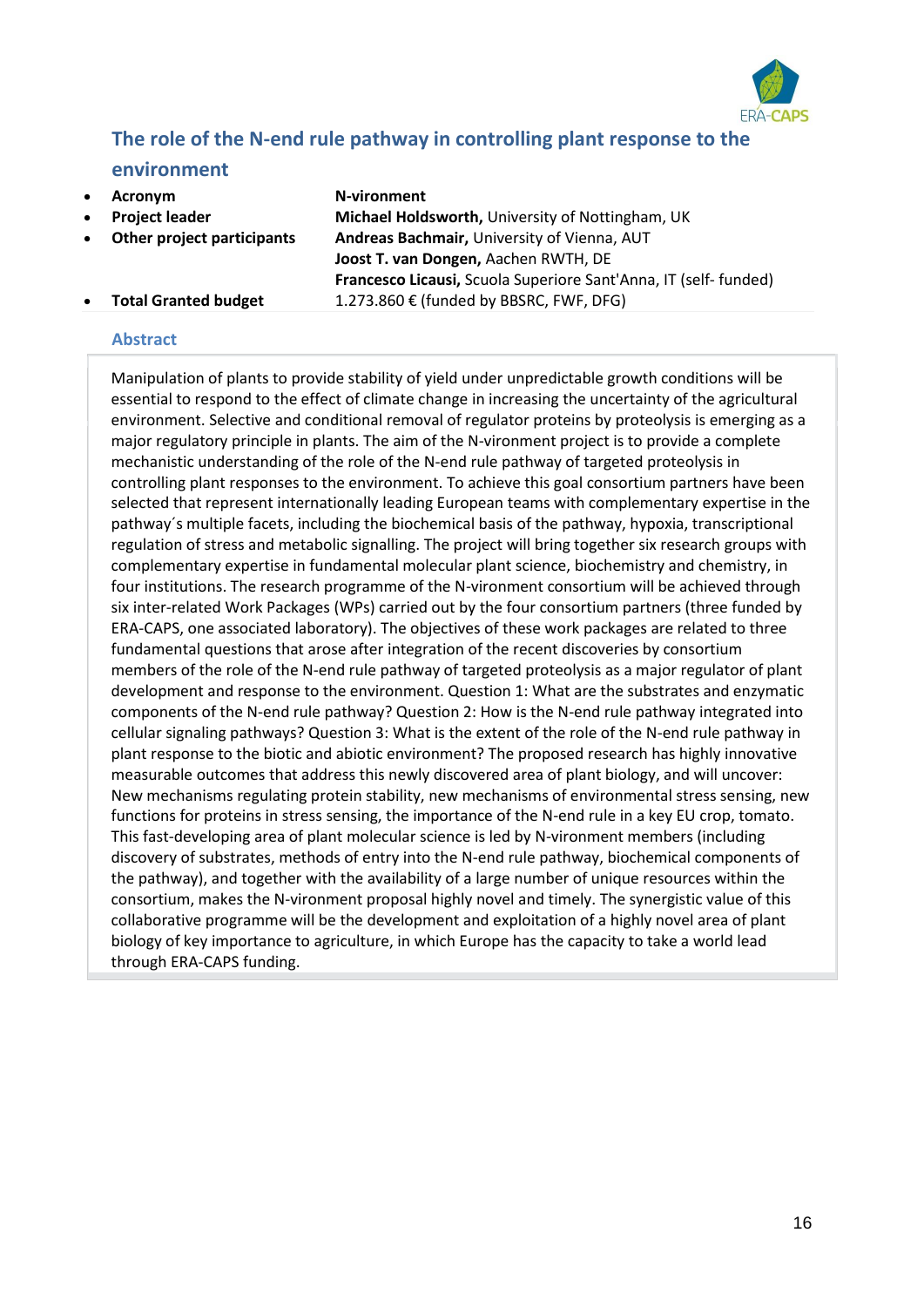

### **Plant Endoplasmic Reticulum Architecture and Seed Productivity - ERA**

- **Acronym PER ASPERA**
- 
- 

 **Project leader Lorenzo Frigerio,** University of Warwick, UK **Other project participants Chris Hawes,** Oxford Brookes University, UK **Patrick Moreau,** University of Bordeaux, FR (self-funded) **Eva Stöger,** BOKU, AUT **Total Granted budget** 1.584.218 € (funded by BBSRC, FWF)

#### **Abstract**

The plant endoplasmic reticulum (ER) is the cellular organelle that regulates the flux of proteins and lipids into the secretory pathway, and is responsible for storing large amount of proteins for human and animal nutrition. The ER has a unique and dynamic architecture, which changes to allow for different biosynthetic functions. Building on our collaborative work over the last 5 years, our team combines expertise in plant molecular and cell biology, biochemistry, microscopy and cereal genetics to bring understanding of ER structure/function relationships to the next level.

We aim at understanding the key molecular determinants of ER shape by studying their function, regulation and interactions. We also propose to investigate interorganellar cooperation by analysing putative contact points between ER and plasma membrane and ER and protein storage vacuoles. We will manipulate the key ER morphogens and assess how changes in ER shape affect protein and lipid biosynthesis and storage. This work will be perfomed in model plants and, importantly, in seeds of cereals (barley, weat and maize) in order to test directly the ER structure/function relationships in these crop models.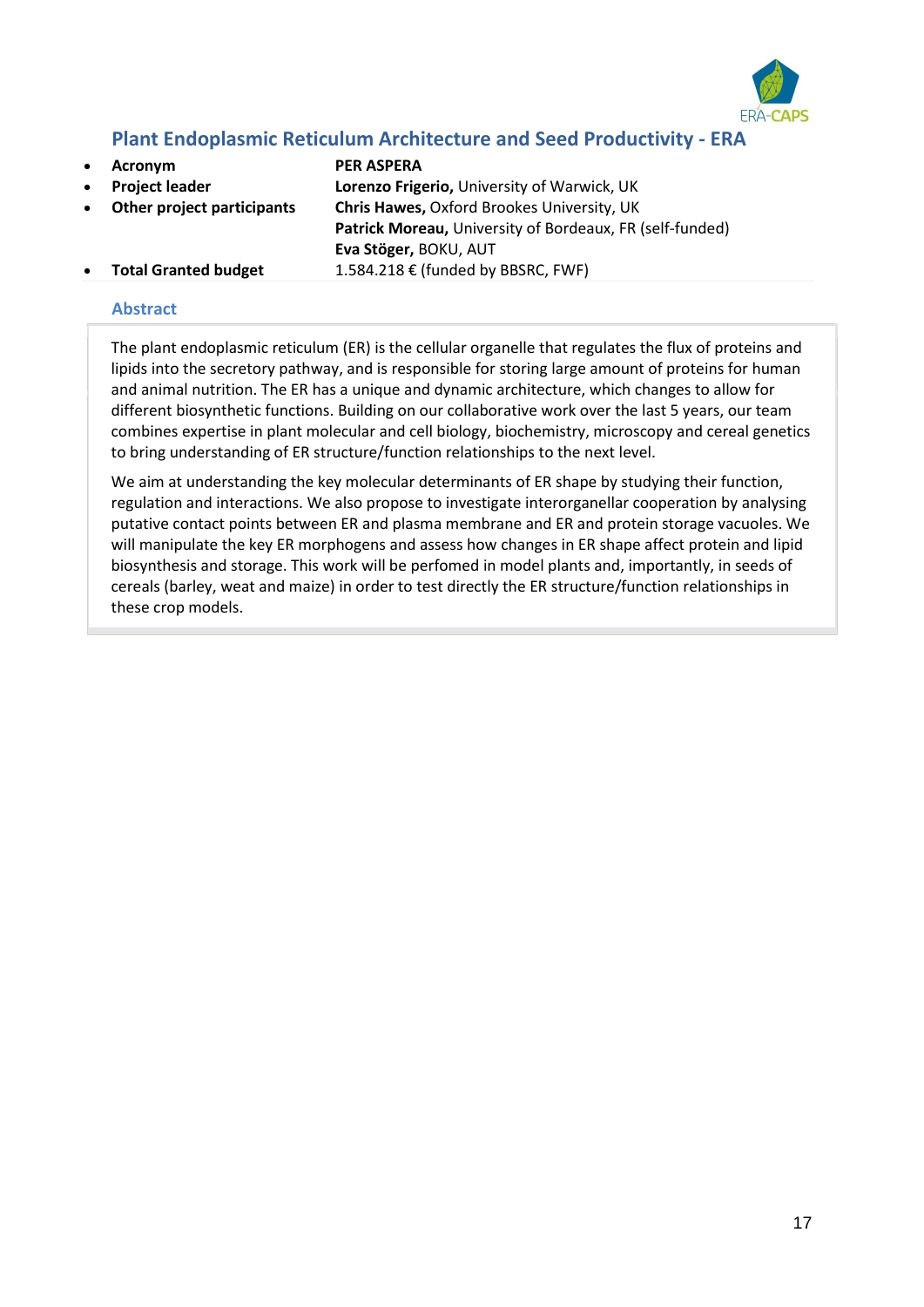

# **Plant root diffusional barriers: genesis and implications for nutrient efficiency**

#### **and stress tolerance**

|           | Acronym                     | <b>RootBarriers</b>                                              |
|-----------|-----------------------------|------------------------------------------------------------------|
| $\bullet$ | <b>Project leader</b>       | David E Salt, University of Aberdeen, UK                         |
|           | Other project participants  | Mark G. M. Aarts, Wageningen University, NL                      |
|           |                             | Yann Boursiac, INRA, Montpellier, FR                             |
|           |                             | Rochus Benni Franke, University of Bonn, DE                      |
|           |                             | Florian M. W. Grundler, University of Bonn, DE                   |
|           |                             | Jan K. Schjoerring, University of Copenhagen, DK                 |
|           |                             | Nicolaus von Wirén, Leibniz Institute of Plant Genetics and Crop |
|           |                             | Plant Research, DE                                               |
|           | <b>Total Granted budget</b> | 2.071.500 € (funded by BBSRC, NWO, INRA, DFG, DASTI)             |
|           |                             |                                                                  |

#### **Abstract**

Casparian strips and suberin limit extracellular diffusion in plant roots by providing tight seals between adjacent cells, and between the cell wall and the plasma membrane, respectively. Such diffusional barriers are vital to enable the root endodermal cell layer to act as a selectivity barrier allowing controlled uptake of water and solutes into plants. Further, these barriers are also thought to provide a chemical or physical block to pathogen penetration into roots, including plant-parasitic nematodes accessing the vascular system for feeding. The molecular mechanisms that drive the biosynthesis of these critical barriers are poorly understood, limiting our ability to fully characterize their function and manipulate their properties for agricultural benefit. We have designed an ambitious interdisciplinary research programme integrating molecular plant science with analytical chemistry, whole plant physiology and modelling. This programme aims to deliver a complete understanding of the biology of Casparian strips and suberin, across scales, from molecules to the whole plant. Such information will enable a molecularly directed manipulation of Casparian strips and suberin, providing new pathways for the development of crop varieties with improved nutrient and water use efficiencies, and enhanced resistance to root pathogens, salinity and water stress. Such traits are essential if we are to develop crops that are more resilient to the predicted impacts of climate change on soil fertility, and to improve yields in a more sustainable manner to deliver the yield gains required to meet future population growth. By employing genomic, molecular genetic, chemical, biochemical and cell biological approaches we will discover and characterize the genes and molecular mechanisms involved in the biosynthesis of Casparian strips and suberin. Genetic resources characterized and developed through this mechanistic investigation will be leveraged to understand, at the root and whole plant level, the role of these physical and chemical barriers in mineral nutrient and water uptake, and root parasitic nematode infection. The ecological and adaptive function of these barriers to agriculturally relevant abiotic stresses such as water, mineral nutrient (deficiency and excess) and salinity will also be established. Building on this new understanding, mathematical models integrating molecular mechanistic knowledge with physiological processes at the tissue and whole plant level will also be built, providing predicative capacity to connect barrier properties with whole plant function.